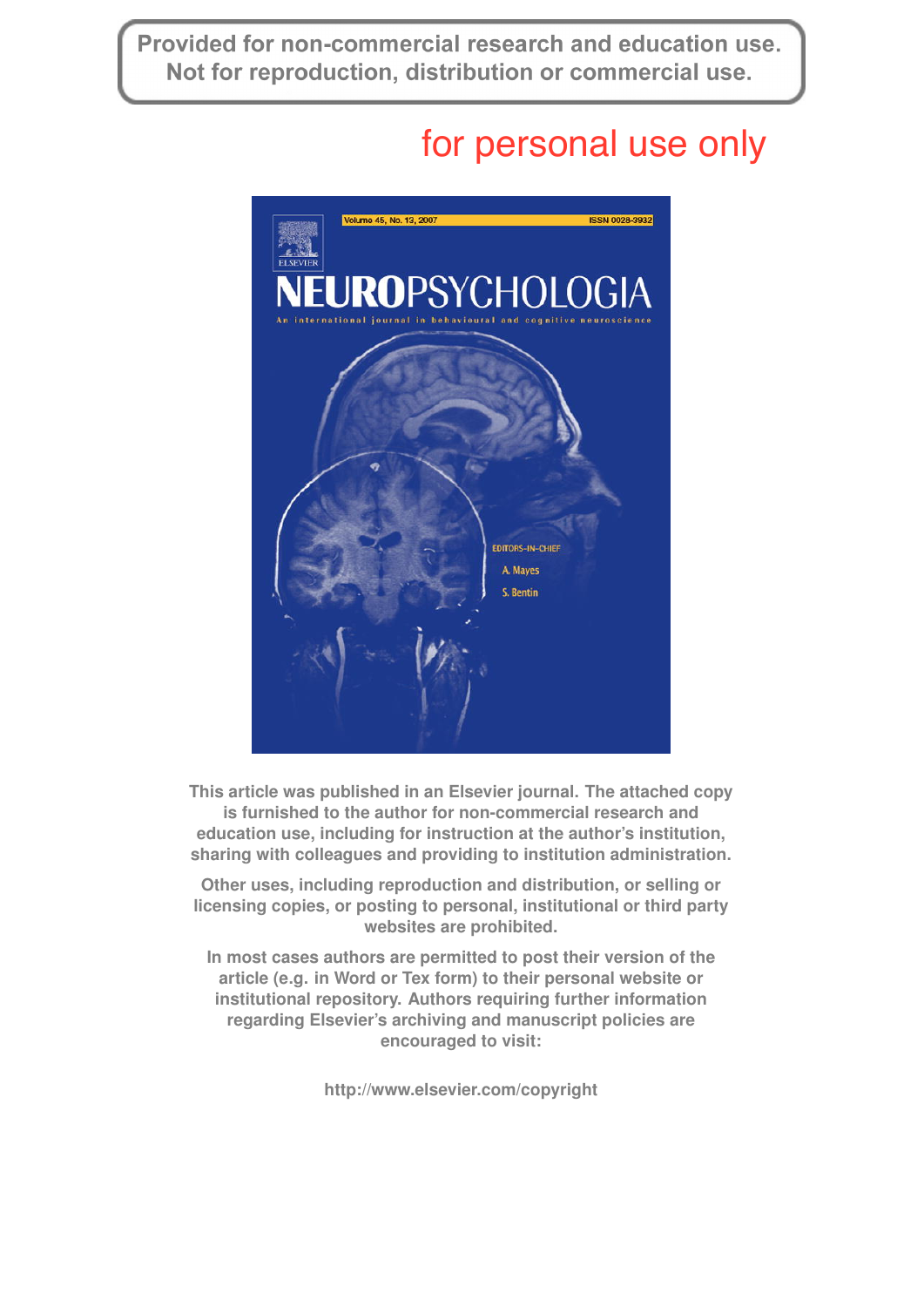

**NEUROPSYCHOLOGIA** 

Neuropsychologia 45 (2007) 3092–3104

www.elsevier.com/locate/neuropsychologia

# Speech-independent production of communicative gestures: Evidence from patients with complete callosal disconnection

Hedda Lausberg<sup>a,b,∗</sup>, Eran Zaidel<sup>c</sup>, Robyn F. Cruz<sup>d</sup>, Alain Ptito<sup>e</sup>

<sup>a</sup> Department of Neurology, Charité Campus Benjamin Franklin, Berlin, Germany <sup>b</sup> *Berlin Gesture Center, Berlin, Germany* <sup>c</sup> *Department of Psychology, University of California, Los Angeles, USA* <sup>d</sup> *Division of Expressive Therapies, Lesley University, Boston, USA* <sup>e</sup> *Montreal Neurological Institute and Hospital, McGill University, Montreal, Canada*

Received 31 January 2006; received in revised form 9 May 2007; accepted 28 May 2007 Available online 8 June 2007

#### **Abstract**

Recent neuropsychological, psycholinguistic, and evolutionary theories on language and gesture associate communicative gesture production exclusively with left hemisphere language production. An argument for this approach is the finding that right-handers with left hemisphere language dominance prefer the right hand for communicative gestures. However, several studies have reported distinct patterns of hand preferences for different gesture types, such as deictics, batons, or physiographs, and this calls for an alternative hypothesis.

We investigated hand preference and gesture types in spontaneous gesticulation during three semi-standardized interviews of three right-handed patients and one left-handed patient with complete callosal disconnection, all with left hemisphere dominance for praxis. Three of them, with left hemisphere language dominance, exhibited a reliable left-hand preference for spontaneous communicative gestures despite their left hand agraphia and apraxia. The fourth patient, with presumed bihemispheric language representation, revealed a consistent right-hand preference for gestures. All four patients displayed batons, tosses, and shrugs more often with the left hand/shoulder, but exhibited a right hand preference for pantomime gestures.

We conclude that the hand preference for certain gesture types cannot be predicted by hemispheric dominance for language or by handedness. We found distinct hand preferences for specific gesture types. This suggests a conceptual specificity of the left and right hand gestures. We propose that left hand gestures are related to specialized right hemisphere functions, such as prosody or emotion, and that they are generated independently of left hemisphere language production. Our findings challenge the traditional neuropsychological and psycholinguistic view on communicative gesture production.

© 2007 Elsevier Ltd. All rights reserved.

*Keywords:* Non-verbal communication; Split-brain; Gesture production; Handedness; Hemispheric specialization; Co-speech gestures

# **1. Introduction**

The assumption that right-handers with left hemisphere language production prefer the right hand for gestures that accompany speech is an essential argument for neuropsychological, psycholinguistic, and recent evolutionary theories that propose a close association between language and communicative gesture production (Bernardis & Gentilucci, 2006;

*E-mail address:* hedda.lausberg@charite.de (H. Lausberg).

Corballis, 2002; Gentilucci, Stefanini, Roy, & Santunione, 2004; McNeill, 1992; Meister et al., 2003). While Kimura's seminal findings suggested a strong connection between speech and gesture at the level of motor output (Kimura, 1973a,b; Lavergne & Kimura, 1987; Lomas & Kimura, 1976), leading psycholinguistic theories (McNeill, 1992) postulate that gesture and speech are outcomes of a single temporally extended mental process. Others claim that these two processes are inherently inseparable such that the content of gesture is generated in one of the subprocesses of language production (Butterworth & Hadar, 1989; de Ruiter, 2000). Corballis (2002) argues that language evolved from manual gestures, gradually incorporating vocal elements. Meister et al. (2003) provide evidence for functional connec-

<sup>∗</sup> Corresponding author at: Department of Neurology, Campus Benjamin Franklin-Charite, Hindenburgdamm 30, D-12200 Berlin, Germany. ´

<sup>0028-3932/\$ –</sup> see front matter © 2007 Elsevier Ltd. All rights reserved. doi:10.1016/j.neuropsychologia.2007.05.010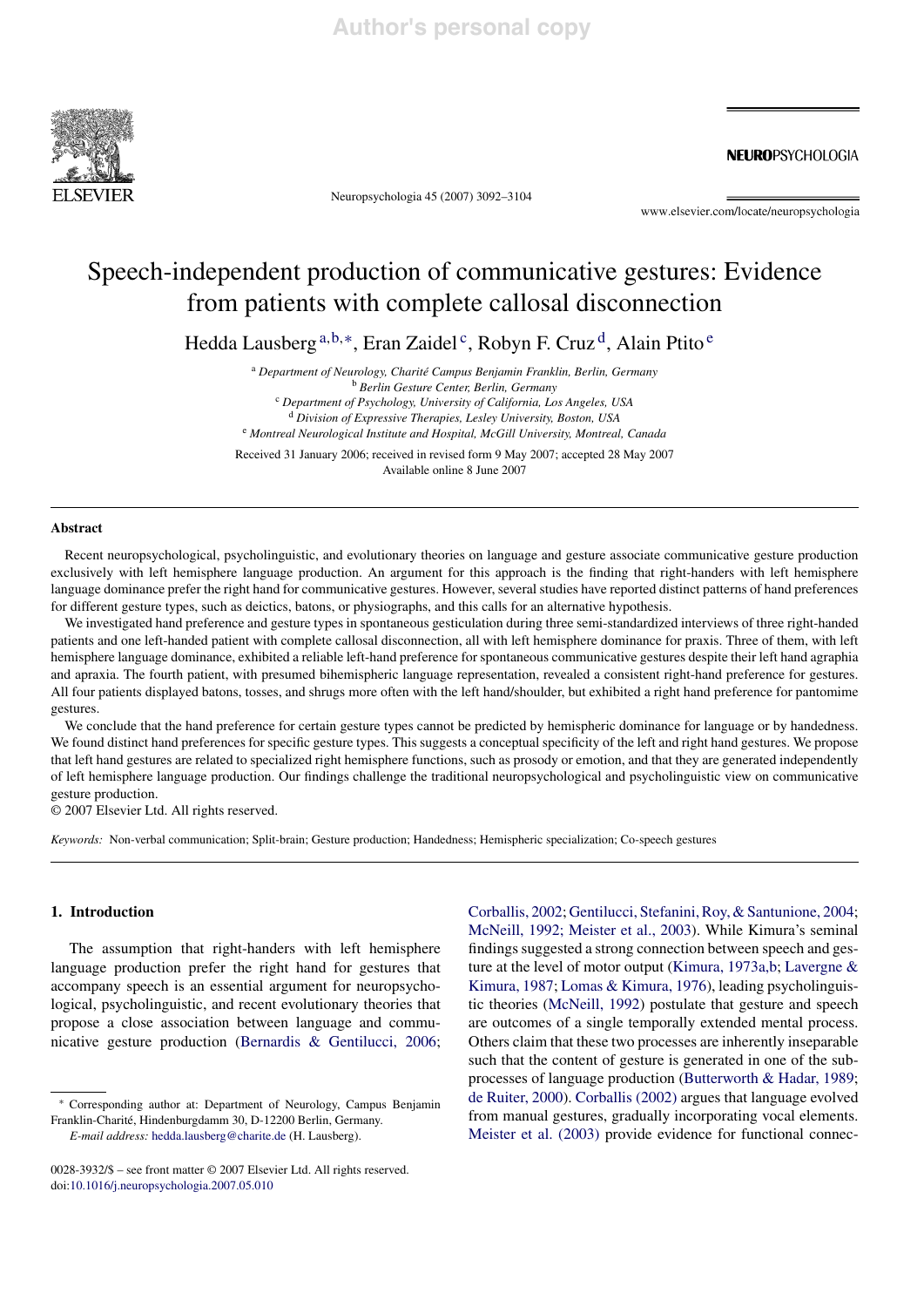tions between the hand motor area and the cortical network for language. More recently, Gentilucci, Bernardis, Crisi, and Volta (2006) argue that manual gestures and vocal language share the same control system located in Broca's area.

A dissociation of the gesture and language production systems has therefore rarely been proposed, except for Feyereisen (1987), who described dissociations between verbal and gestural output in aphasia as well as during language development in children. In the same line, gesture-speech mismatches are reported during learning and problem solving (Garber & Goldin-Meadow, 2002; Goldin-Meadow, Alibali, & Church, 1993). The authors provide evidence that the gesture-speech mismatches reflect two different cognitive strategies for a single problem.

The influential observation that right-handers with a right ear advantage in dichotic listening tasks prefer the right hand in free movements that accompany speech was first described by Kimura (1973a,b) and replicated in several studies (Dalby, Gibson, Grossi, & Schneider, 1980; Foundas et al., 1995). Among left-handers, those with a right ear advantage in dichotic examination used both hands for speech-accompanying gestures, with a slight left hand preference. Left-handers with a left ear advantage clearly favored the left hand (Kimura, 1973b).

Thus, Kimura proposed that hand preference for communicative gestures was determined by speech lateralization in the cerebral hemispheres. More explicitly, right-handers prefer the right hand for communicative gestures because their left hemisphere controls certain oral (i.e., speech) as well as brachial movements (i.e., communicative gestures) (Lomas & Kimura, 1976). However, in her theory, Kimura does not clearly distinguish between language comprehension, language production, and motor control of oral movements. She infers a lateralization of the control of 'certain oral movements' in right-handers from dichotic examination. However, this provides indirect evidence at best, since dichotic listening tasks usually measure phonetic perception, which, in turn, may be associated with auditory language comprehension more than with other language functions (Zaidel, Clarke, & Suyenobu, 1990). Kimura suggests that lefthanders with a right ear advantage use both hands equally often for communicative gestures because in left-handers, expressive functions are more bilaterally organized. This implies that healthy left-handers really 'speak' with both hemispheres, but it does not explain her conclusion of a left hand preference in left-handers with a left ear advantage (Kimura, 1973b). In fact, Kimura does not consider handedness or manual dominance as a factor that could influence hand preference for communicative gestures. (For a detailed review of Kimura's experiments, see Lausberg & Kita, 2003.)

In several studies on hand use in communicative gestures, either right hand preference was not significant (Lausberg & Kita, 2003; Lavergne & Kimura, 1987), or an equally frequent use of the right and left hands was reported (Blonder, Burns, Bowers, Moore, & Heilman, 1995; Ulrich, 1980). Other researchers have demonstrated that right hand preference applies only to certain gesture types. For example, a right hand preference was found for physiographics, also termed iconics, i.e., gestures that concretely picture the verbal message (Foundas et al., 1995; Sousa-Poza, Rohrberg, & Mercure, 1979; Stephens, 1983). Furthermore, a right hand preference has been reported for deictics (pointing gestures) (Wilkins & de Ruiter, 1999). In contrast, no hand preference, or even a left hand preference has been found for batons, also termed beats, i.e., gestures that emphasize prosody (Blonder et al., 1995; Sousa-Poza et al., 1979; Stephens, 1983). Only Foundas et al. (1995) observed a right hand preference for 'emphasis gestures', while Moscovitch and Olds (1982) reported a decrease of right-hand preference in right-handers, when gestures were accompanied by a facial expression.

Thus, there is ample evidence against a generalization that right-handers prefer the right hand for communicative gestures, especially since a considerable number of left hand gestures has generally been reported. Even in those studies which report a statistically significant right hand preference for right handers, the percentage of left hand gestures in unimanual gestures ranges between 25 and 39% (Dalby et al., 1980; Kimura, 1973a; Lavergne & Kimura, 1987; Sousa-Poza et al., 1979; Stephens, 1983), a percentage not accounted for by Kimura's hypothesis.

Just as right hand gestures are assumed to reflect control by the left hemisphere, it can be assumed that left hand gestures are a sign of right hemisphere engagement. Thus, the substantial number of left hand gestures in communication, specifically, the left hand preference for batons that was established in several studies, suggest a right hemisphere contribution to the production of communicative gesture (Blonder et al., 1995; Lausberg, & Rothenhäusler, 2000; McNeill, 1992; McNeill & Pedelty, 1995; Sousa-Poza et al., 1979; Stephens, 1983). Hampson and Kimura (1984) observed a shift from right hand use in verbal tasks toward greater left hand use in spatial tasks and suggested that the problem-solving hemisphere will preferentially use the motor pathways which originate intrahemispherically. Consequently, the right hemisphere that primarily solves the spatial task employs the contralateral left hand. Indeed, in behavioral laterality experiments, when resources are sufficient for both decision and response programming, there is an advantage to responding with the hand controlled by the same hemisphere that performs the task (Zaidel, White, Sakurai, & Banks, 1988).

Exceptions to the rule that hand preference reflects the engagement of the contralateral hemisphere are left hand gestures that are performed with a semantic purpose, such as when talking about the left of two objects (Lausberg & Kita, 2003), or those determined by cultural conventions, such as when Arrente speakers in Central Australia use the left hand to refer to targets that are on the left (Wilkins & de Ruiter, 1999), or when the right hand is occupied with some other physical activity, such as a holding a cup of coffee.

Subjects with complete callosal disconnection offer a unique opportunity to examine the proposition that speech and gestures are controlled by a common motor system in the left hemisphere. Following callosal disconnection, each hand is mainly controlled by the contralateral hemisphere (Gazzaniga, Bogen, & Sperry, 1967; Lausberg & Cruz, 2004; Sperry, 1967; Trope, Fishman, Gur, Sussman, & Gur, 1987; Volpe, Sidtis, Holtzman, Wilson, & Gazzaniga, 1982). As a result, the actions of the right and left hands can reflect competence or incompetence of the contralateral hemisphere, as evidenced by the classical callosal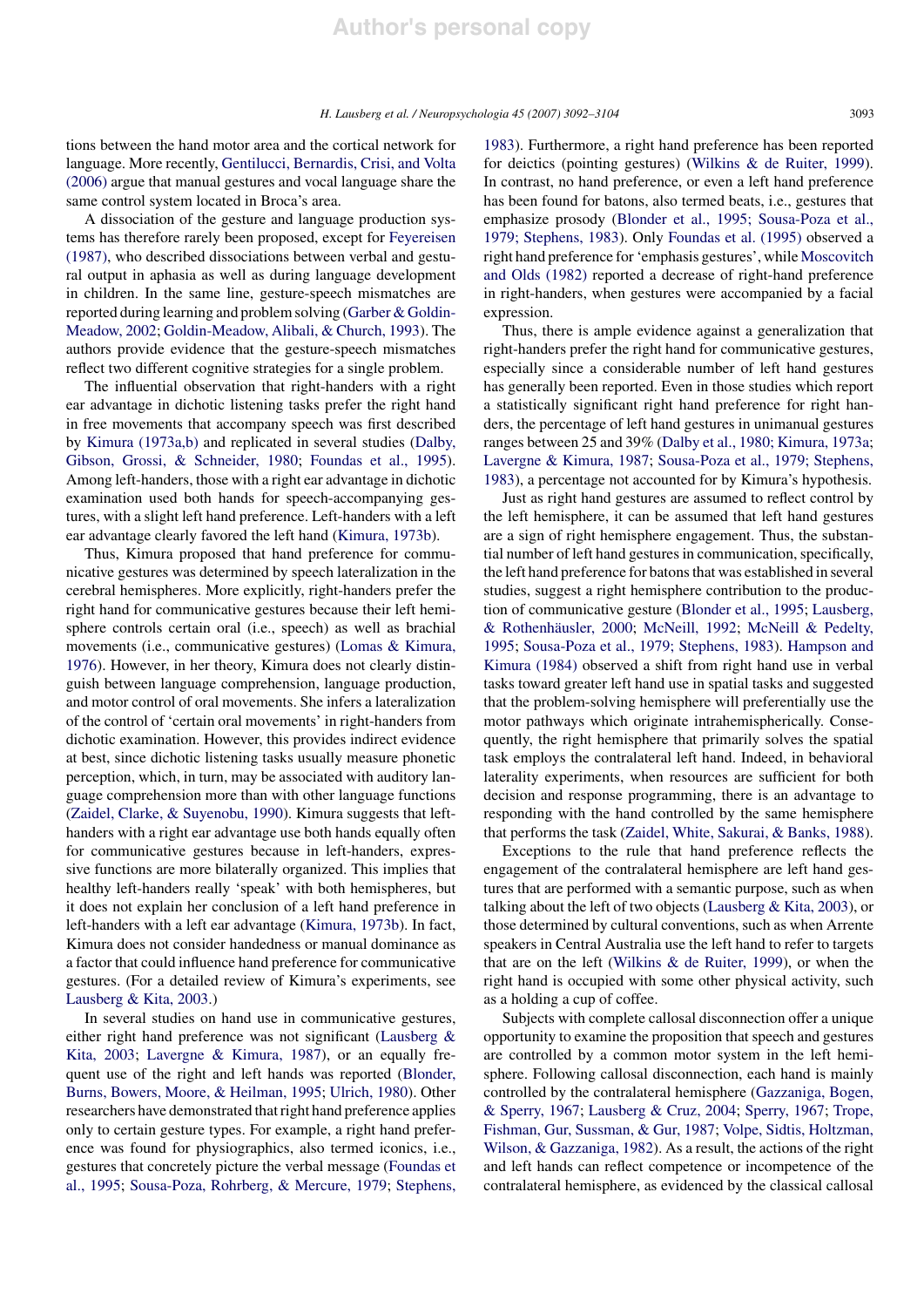disconnection symptoms of left hand apraxia to verbal command, left hand agraphia, or right hand constructional apraxia (Bogen, 1993).

Consideration should, however, be given to the fact that over time, callosotomy patients develop varying degrees of ipsilateral motor control of the limbs (Bogen, 1993; Gazzaniga et al., 1967; Volpe et al., 1982; Zaidel, 1998). Nevertheless, even under experimental conditions (i.e., when stimuli are lateralized to one hemisphere and the motor response of the ipsilateral hand is required), the ipsilateral motor control of the left hand achieved by the left hemisphere is limited (Gazzaniga et al., 1967; Lausberg & Cruz, 2004; Sperry, 1967; Trope et al., 1987; Volpe et al., 1982).

In an experiment with prolonged lateralized stimulus presentation of hand postures, N.G. and L.B., two patients with complete commissurotomy, were able to imitate on command with their ipsilateral left hand 80–90% of the tasks while they could only do so on 25% of the tasks with their ipsilateral right hand (Zaidel & Sperry, 1977). In the same session, the patients demonstrated a left hand dyspraxia when asked to perform nonlateralized tasks such as producing meaningful movements to verbal commands, suggesting that ipsilateral control is weaker in the absence of lateralized input. We are not aware of any report about split-brain patients using weaker ipsilateral control in spontaneous motor actions, such as communicative gestures. The only reports that deal with spontaneous motor behavior in split-brain patients describe disorders such as the autonomous syndrome (often mislabeled the "alien" hand syndrome, see Zaidel, Iacoboni, Zaidel, & Bogen, 2003), intermanual conflict (Zaidel et al., 2003), or "diagonistic dyspraxia" (Akelaitis, 1945). When occurring in patients with callosal disconnection, these phenomena imply that the right hemisphere spontaneously controls the left hand via contralateral pathways, independently of the left hemisphere (Bogen, 2000; Geschwind et al., 1995; Tanaka, Yoshida, Kawahata, Hashimoto, & Obayashi, 1996). Therefore, it seems plausible that when both hands are free to act in spontaneous communicative gestures, the more effective contralateral motor pathway will dominate. In the same vein, right-handed patients with callosal disconnection spontaneously use the left hand for visuo-constructive tasks (Graff-Radford, Welsh, & Godersky, 1987; Sperry, 1968; and in present study, see Section 2).

Up to now, in the patient group with complete callosal disconnection, communicative gesture types have only been analyzed in three subjects, N.G. and L.B. (McNeill, 1992; McNeill & Pedelty, 1995) and U.H. (Lausberg et al., 2000). The gesture type analysis of N.G. and L.B. showed that batons emphasizing prosody (in McNeill's terminology: beats) were performed mainly (N.G.) and exclusively (L.B.) with the left hand, whereas physiographics (in McNeill's terminology: iconics) that pictured the verbal content were performed exclusively (N.G.) and mainly (L.B.) with the right hand (McNeill, 1992; McNeill & Pedelty, 1995). Deictics (pointing gestures) were performed by N.G. almost exclusively with the right hand and by L.B. with both hands. However, while these are raw data deduced from McNeill's transcripts, McNeill did not interpret the hand preferences in relation to the generation of gestures in the contralateral hemisphere. He maintains that "non-imagistic beats" (batons) are generated in the "image-poor, language-rich left cerebral hemisphere" (1992, pp. 345–347). Further, his assumption that the left hemisphere is unable to generate iconics (physiographics) because they are based on imagery is contradicted by the split-brain patients' right hand preference for iconics and by the literature on visuo-spatial and mental imagery in split-brain patients which demonstrates a left hemisphere competence for generating mental images (e.g. Nichelli, 1999; Zaidel et al., 2003).

Similar hand preferences as in N.G. and L.B. were observed also in U.H. (Lausberg et al., 2000). According to Efron's (1941) gesture classification system, the left hand in U.H. performed exclusively batons, rise-falls (gestures with emotional connotation), and pictorial gestures that occurred in speech pauses and reflected the ideational process (ideographics). In contrast, the right hand was used exclusively for pictorial gestures, which matched the verbal utterance (physiographics) semantically and temporally, and for deictics (Lausberg et al., 2000). Despite the fact that shoulder shrugs can be controlled by contralateral and ipsilateral motor pathways, U.H.'s unilateral shrugs of the left shoulder occurred frequently (10 times more often than right shoulder shrugs) and in a context of lack of knowledge and resignation, whereas the rare unilateral shrugs of the right shoulder were performed when talking about the 'right side'. If the left hemispheres of the three patients had controlled the left hands via ipsilateral motor pathways, the gesture types displayed by the left hands should have been conceptually the same as those displayed by the right hands, perhaps executed in a deficient manner. This was not the case, as the left and right hands were each specialized for certain gesture types. It is noteworthy, that the hand preferences for gesture types observed in the three patients with complete callosal disconnection perfectly match the hand preferences for gesture types observed in the healthy subjects, i.e., a right preference for physiographics (Blonder et al., 1995; Sousa-Poza et al., 1979; Stephens, 1983) and deictics (Wilkins & de Ruiter, 1999), but a relative or absolute left hand preference for batons and gestures co-occurring with an emotional facial expression (Blonder et al., 1995; Moscovitch & Olds, 1982; Sousa-Poza et al., 1979; Stephens, 1983) (see review in Lausberg et al., 2000).

Kimura's findings and hypotheses concerning the link between speech and gesture at the level of motor output have been used by several researchers to argue that gesture and language production processes are obligatorily intertwined. However, the importance of the association of speech lateralization with hand preference in communicative gestures appears to be limited and it casts doubt on the proposition that speech and communicative gesture are necessarily controlled by a common motor system. The substantial number of left hand communicative gestures in healthy right-handers, and specifically, the left hand preference for batons suggest a right hemispheric contribution to gesture production. Case reports about patients with complete callosal disconnection point to the same direction.

Therefore, the present study aims to investigate Kimura's hypothesis of left hemispheric speech and gesture production in four patients with complete callosal disconnection. If, as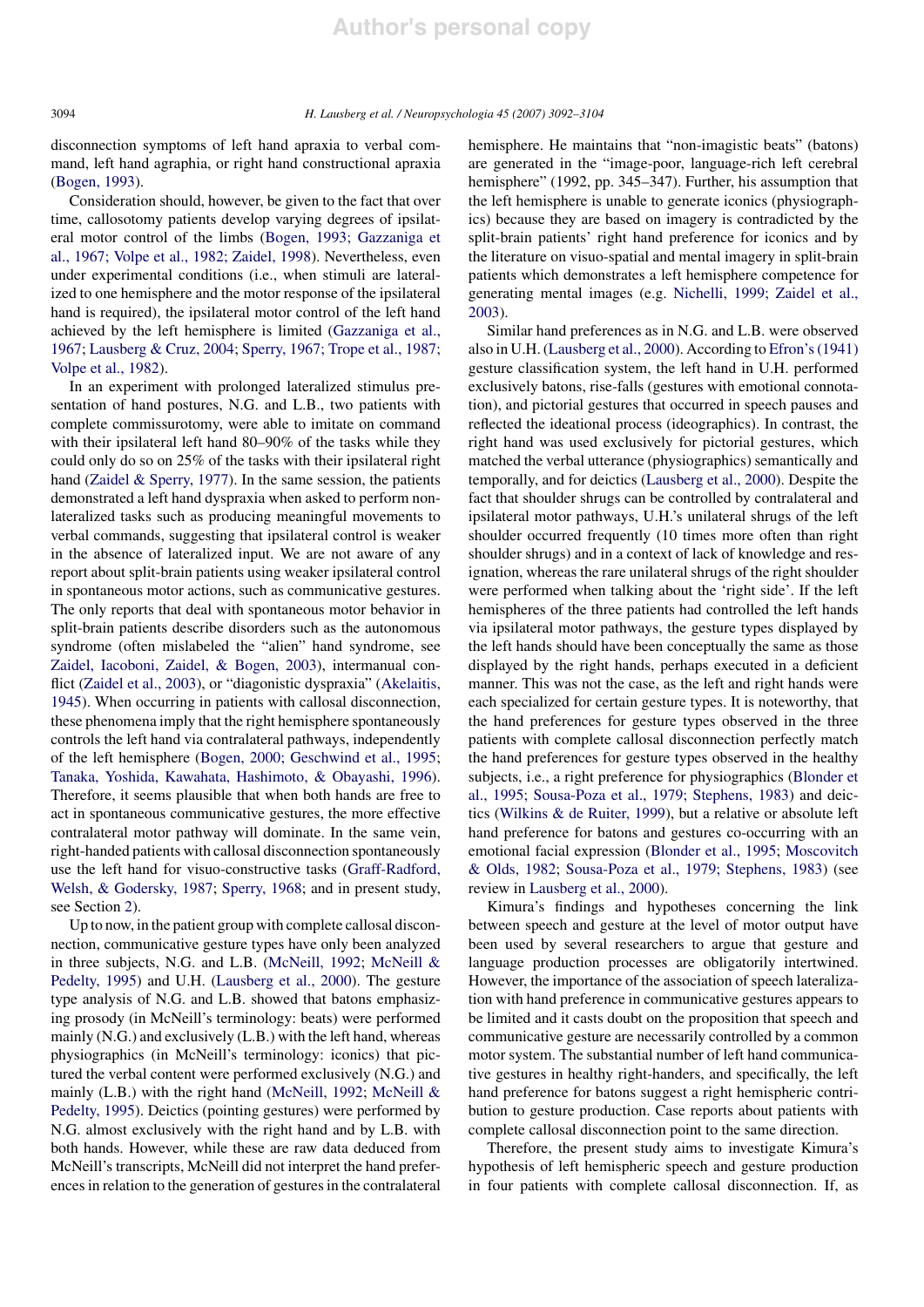predicted by Kimura's theory, speech and gesture production are controlled by a common motor system, then these patients should all show an exclusive right hand use for gestures insomuch as they have left hemisphere language production and motor control of speech functions. Secondly, the study aims to examine the hypotheses on hand preferences for specific gesture types which have been raised in a previous study on the patient U.H. with complete callosal disconnection (Lausberg et al., 2000). We hypothesize that the split-brain patients display a right hand preference for deictics and physiographs and a left hand preference for batons, ideographs, shrugs, and rise-fall gestures.

# **2. Methods**

### *2.1. Sample*

#### *2.1.1. Subjects*

We tested two patients with complete commissurotomy (A.A., N.G.), one patient with complete callosotomy (G.C.), and one patient with spontaneous complete callosal disconnection due to infarction of the total length of the corpus callosum (U.H.). As control groups, we investigated five right-handed patients with partial callosotomy (two females, three males; 23–59 years, mean age 38.6) and 10 right-handed healthy subjects (five females, five males; 18–54 years, mean age 41.4). The control subjects (partial callosotomy patients and healthy subjects) were chosen using the criteria of age, handedness, native language (English, French), and IQ rating in order to match the split-brain patients.

Table 1 shows the complete callosal disconnection patients' demographics relative to gender, age, handedness, level of intellectual function (WAIS-R or the short version of the Hamburg-Wechsler-Intelligenz-Testce Scales (WIP) and Coloured Progressive Matrices (CPM)). Also presented are extents of callosal disconnection, presence of extracallosal damage, and age(s) at surgery(ies) or infarction for the patients.

For U.H., details of the case history and neuropsychological examinations are given in Lausberg, Göttert, Münßinger, Boegner, and Marx (1999). For the others including the control subjects, the detailed descriptions are reported in Lausberg and Cruz (2004), Lausberg, Cruz, Kita, Zaidel, and Ptito (2003) and Lausberg, Kita, Zaidel, and Ptito (2003). For A.A. and N.G., the case histories can be found in Bogen (1969), Bogen, Schultz, and Vogel (1988), Milner and Taylor (1972) and Zaidel (1998). Because of their relevance to the present study, descriptions of the handedness, speech lateralization and hemispheric specialization for praxis are given in detail below for the patients with complete callosal disconnection.

#### *2.1.2. Handedness*

To establish handedness, we assessed the subjects in three modalities (verbally stated hand-preference, spontaneous hand-preference in pantomiming object use and in actual object manipulation) by administering two handedness questionnaires. One is used at the Montreal Neurological Institute and Hospital (Crovitz & Zener, 1962), the other is the modified version of the Edinburgh Handedness Inventory (Salmaso & Longoni, 1985). Both tests revealed that the three patients with complete commissurotomy/callosotomy were right-handed when the modalities of examination were verbally stated hand-preference and spontaneous hand-preference in pantomiming object use. With actual object manipulation, A.A. and G.C. were mildly ambidextrous.

The patient with spontaneous callosal infarction, U.H., was also given the Edinburgh Handedness Inventory (Oldfield, 1971). According to his verbally stated hand-preference, his laterality quotient was −64 (ambidextrous), while it was −100 on the modified Edinburgh Handedness Inventory, indicating lefthandedness (for more details see Lausberg et al., 1999).

#### *2.1.3. Hemispheric lateralization of language competence*

A.A. and N.G. have left hemisphere language dominance. There is no evidence for right hemispheric speech production but some right hemisphere language comprehension (Nebes, 1971; Nebes & Sperry, 1971; see reviews by Gazzaniga, 1983; Zaidel, 2001; Zaidel et al., 2003).

G.C.'s performances on dichotic listening tasks were notable for right-ear suppression on digit identification (repeating the digits out loud) and left-ear superiority with the fused words task (visually recognizing the words and marking the appropriate ones) (Wexler & Halwes, 1983). The preferential processing of left ear input taken together with the presence of a right visual field scotoma suggests damage to the left cerebral hemisphere in G.C., although structural MRI examination was normal. The two hemispheres of G.C. often appeared to spontaneously react to verbal commands simultaneously and independently of each other, e.g., both hands started to pantomime tooth brushing when the command was given (Lausberg, Cruz, et al., 2003). Together with the dichotic listening results in G.C., this suggests bilateral language comprehension, with right hemisphere superiority. In keeping with the interpretation of bilateral language representation, G.C. only had mild left hand aphasic agraphia. In standardized examination of writing abilities, his score was 47 with the right hand and 35 with the left. In contrast, A.A. had a right hand score of 35 and a left hand score of 15, and N.G. had a right hand score of 47.5 and a left hand score of 15. (The minimum performance score in a healthy control group was 46 for the right hand and 41 for the left hand; the highest difference between the scores of the two hands being 4.5.) These data suggest that in G.C., language production is bilaterally organized, with greater left hemispheric representation. Tachistoscopic examination of language abilities was unreliable in this patient because of the visual field scotoma.

In patient U.H., left hemialexia and left visual hemifield anomia in tachistoscopic examination, as well as a left hand agraphia suggested left hemispheric language dominance. Under experimental conditions, limited right hemisphere speech production was demonstrated (for detailed results and discussion see Lausberg et al., 1999).

To summarize, A.A. and N.G. had left hemisphere language dominance with limited right hemispheric language comprehension and no right hemispheric speech production. U.H. had left hemisphere language dominance and,

#### Table 1

Patient data including gender, age, Wechsler Adult Intelligence Scales Revised (WAIS-R) Full Scale IQ rating, extent of callosal disconnection, presence of extracallosal damage, and age(s) at surgery(ies) or stroke

| Subject | Sex | Age | WAIS-R Full<br>Scale IO        | Etiology and extent of callosal<br>disconnection                                      | Extracallosal damage                                                                 | $Age(s)$ at surgery(ies)<br>or stroke |
|---------|-----|-----|--------------------------------|---------------------------------------------------------------------------------------|--------------------------------------------------------------------------------------|---------------------------------------|
| A.A.    | M   | 50  | 79                             | Single-stage complete<br>commissurotomy                                               | L fronto-parietal, R frontal                                                         | 14                                    |
| G.C.    | M   | 46  | 78                             | Three-stage complete callosotomy                                                      | L auditory cortex, L optic radiations/visual<br>cortex (based on functional defects) | 33, 35, 38                            |
| N.G.    | F   | 66  | 81                             | Single-stage complete<br>commissurotomy                                               | L posterior temporal, R central                                                      | 30                                    |
| U.H.    | M   | 54  | $\leq 90^a$ : 108 <sup>a</sup> | Infarction of corpus callosum;<br>sparing of fibers in middle of<br>splenium possible | L parietal white matter, probably due to<br>diabetic microangiopathy                 | 54                                    |

<sup>a</sup> For patient U.H., level of intellectual function was estimated with the Coloured Progressive Matrices (CPM) and the Hamburg-Wechsler-Intelligenz-Test—short version (WIP).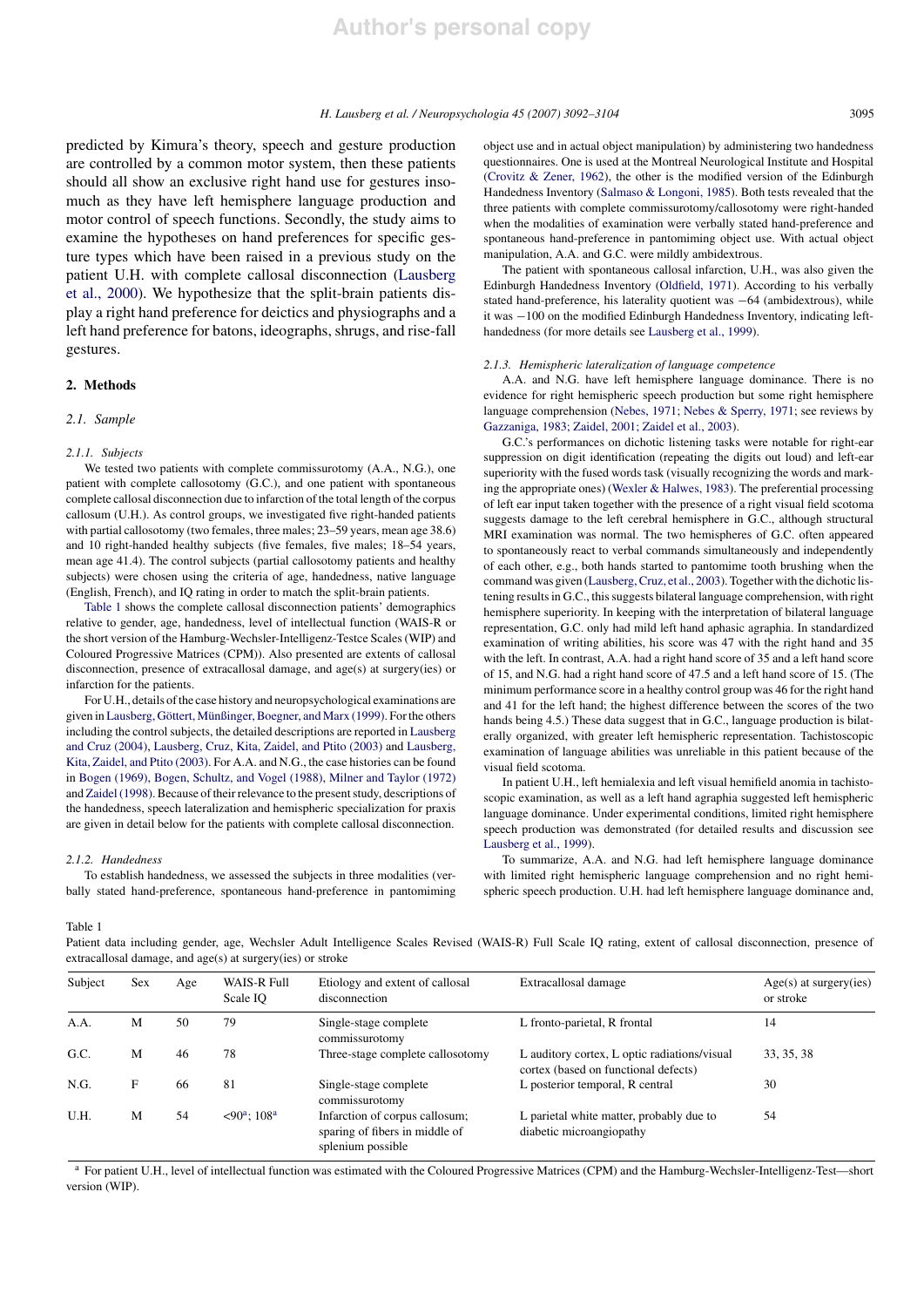under experimental conditions, very limited right hemisphere speech production. In G.C., both language comprehension and production were bilaterally represented. However, language production was better in the left hemisphere, whereas language comprehension was better in the right hemisphere.

#### *2.1.4. Hemispheric lateralization of praxis*

Left hand dyspraxia with conceptual errors in pantomime to visual presentation of objects was observed in the three split-brain patients, A.A., G.C., and most strongly N.G. (Lausberg, Cruz, et al., 2003). In addition, N.G. exhibited a left hand apraxia selectively for the imitation of hand-head positions (Lausberg & Cruz, 2004). After callosal infarction, the left-handed patient U.H. demonstrated a severe left hand apraxia, suggesting left hemispheric specialization for praxis despite his left-handedness (Lausberg et al., 1999). This is in keeping with the growing body of evidence showing that handedness and hemispheric specialization for praxis are dissociable (Frey, Funnell, Gerry, & Gazzaniga, 2005).

In contrast, if motor tasks contained spatial components, a superior left hand performance was observed in the patients with complete callosal disconnection (Lausberg, Kita, et al., 2003; Lausberg et al., 1999). Furthermore, in keeping with previous reports (Graff-Radford et al., 1987; Sperry, 1968), a spontaneous left hand preference was noted in A.A. and N.G. in two performance tests of the WAIS that required a motor response, i.e., block design and digit symbol.

To summarize, the patients with complete callosal disconnection show a left hemispheric specialization for praxis, which is more pronounced in U.H. and N.G. than in A.A. and G.C. In contrast, when spatial competence is required in motor actions the right hemisphere appears to be more involved.

#### *2.1.5. Ipsilateral motor control*

Based on previous experiments, the involvement of ipsilateral motor control in the four patients with complete callosal disconnection is subject to wide individual differences. The findings in N.G., A.A., and G.C. indicate that even if a minor degree of ipsilateral motor control can be used when required by experimental paradigms using lateralized input, its effectiveness in experiments with non-lateralized input is minimal as a severe left hand apraxia in different modalities occurs (Lausberg & Cruz, 2004; Lausberg, Kita, et al., 2003; Zaidel & Sperry, 1977).

U.H. exhibited a severe left hand apraxia to verbal command, to imitation, and in procedural learning of motor tasks at the time of interview 1, i.e., 2 months after callosal infarction (Lausberg et al., 1999). At the time of interviews 2 and 3, i.e., 5 and 9 months after callosal infarction, U.H. seemed to develop ipsilateral motor control, since in apraxia testing to verbal command and on imitation, the conceptual errors in the left hand were replaced by execution errors in distal finger movements and finger positions.

#### *2.2. Materials and procedures*

#### *2.2.1. Materials*

Data acquisition was based on three videotaped semi-standardized interviews of the four patients with complete callosal disconnection and on two interviews of the control subjects. The interviews were conducted at the beginning (interview 1), in the middle (interview 2)—only the patients with complete callosal disconnection—, and at the end (interview 3) of a neuropsychological examination on 2 successive days. Because patient U.H. had an acute callosal disconnection syndrome with ongoing recovery, the three interviews were conducted at 2, 5, and 9 months after callosal infarction.

The interviews were conducted in a standardized setting with regard to place, camera, and interviewer. The chair in which the subjects were seated had two arm rests. Care was taken to leave both hands free to act, i.e., subjects were asked not to hold anything in their hands. Interview duration varied. The first semi-standardized interview with the patients with complete callosal disconnection lasted an average of  $15.3 \pm 12.3$  min ( $M \pm$  S.D.), the second  $17.2 \pm 13.3 \text{ min } (M \pm S.D.)$ , and the third  $(29.5 \pm 23.7 \text{ min } (M \pm S.D.)$ . The first semi-standardized interview with the control subjects lasted an average of  $16.3 \pm 9.06$  min ( $M \pm$  S.D.), and the interview at the end of the 2 days (termed interview 3 for comparison with the split-brain group)  $14.5 \pm 8.9$  min  $(M \pm S.D.)$ .

The interview questions concerned medical history, professional career, social situation, and spatial relations, appreciation of test sessions, what kind of experiments they liked, etc.

The videotapes of the interviews were digitized in MPEG 1 format to permit use of the movement analysis program Media Tagger (Brugman & Kita, 1995).

#### *2.2.2. Coding procedures*

With the software Media Tagger, a segment of a movie can be selected and tagged with a value. In this study, each coding unit contained one gesture defined according to Davis (1991, rev. 1997) and McNeill (1992). A gesture unit was defined as the period of time between successive limb rests ('home base position'). Furthermore, the change of hand laterality – right hand, left hand, and both hands – within a gesture unit demarcated a gesture subunit. The tagging of the gesture units and, if applicable, the gesture subunits, was performed by an independent trained assistant.

The video recordings with tagged gesture units and/or subunits were given to two independent trained raters. Both raters were blind to the diagnoses and the research hypotheses, rater 1 coded 100% of the data and the second rater coded 25% of the data. Coding by the second rater was used only to establish interrater reliability. Thus, the statistical evaluation is based on the coding of the first rater. The videos were evaluated without sound in order to classify gestures based on their kinetic features alone.

The complete callosal disconnection patients' gestures were examined concerning gesture laterality and gesture types. In order to control for the effect of complete callosal disconnection on hand preferences for communicative gestures, the gesture laterality was examined in the control subjects (patients with partial callosotomy and healthy subjects).

#### *2.2.3. Measurements*

For coding gesture laterality and gesture types, the following criteria, proven effective in a previous study on communicative gestures in a patient with callosal disconnection (Lausberg et al., 2000), were used.

*2.2.3.1. Gesture laterality.* Gesture units and/or subunits were coded mutually exclusively as follows: 1, right-hand gesture; 2, left-hand gesture; or 3, bimanual gesture. The interrater agreement for the gesture laterality (Cohen's Kappa coefficient) was  $\kappa = 0.998$ .

Bimanual gestures were further classified as follows: (a) both hands equally dominant with temporal and semantic coordination; (b) both hands equally dominant, but lack of temporal and semantic coordination; (c) bilateral, with one hand dominant; (d) folded hands. The interrater agreement for bimanual coordination was  $k = 0.821$ .

*2.2.3.2. Gesture types.* The coding system for gesture types used in the previous study (Lausberg et al., 2000) was substantially elaborated in order to be able to make more fine-grained distinctions and to test the assumptions that were raised in the previous study (see Section 1). Efron's classification of gestures (Efron, 1941) which comprises the categories batons, ideographics, deictics, physiographics, and emblematics remains the core of the present coding system. Furthermore, gesture types (tosses, palming) from Davis' Coding Manual (1991, rev. 1997) were adopted as well as categories from apraxia research, i.e., pantomimes (e.g. Liepmann, 1908) and body-part-as-object-presentations (e.g. Duffy & Duffy, 1989; Haaland & Flaherty, 1984; Lausberg, Cruz, et al., 2003; Ochipa, Rothi, & Heilman, 1994). In addition, based on observations in the previous and the present study, the following gesture types were defined: body-deictic, self-deictic, hand-showing, positioning, rise-fall gestures, tracing. Thus, the coding system used here comprises 15 gesture types.

Each gesture type is defined by a specific set of kinetic features, i.e., gestures are *not* interpreted with reference to the verbal context. The kinetic criteria are: (1) *hand shape* (McNeill, 1992; Ochipa et al., 1994: "internal configuration"); (2) *hand position* (Ochipa et al., 1994: "external configuration orientation"; Haaland & Flaherty, 1984: "orientation"; Hermsdörfer et al., 1996: "final position"); (3) *path* (Laban, 1988; Poizner, Mack, Verfaellie, Rothi, & Heilman, 1996; "spatial"; Hermsdorfer et al., 1996 ¨ : "trajectory"); (4) *kinesphere* (Laban, 1988); (5) *gesture hemispace* (Lausberg, Kita, et al., 2003); (6) *levels* (Laban, 1988; McNeill, 1992); (7) *efforts* (Dell, 1979; Laban, 1988), (8)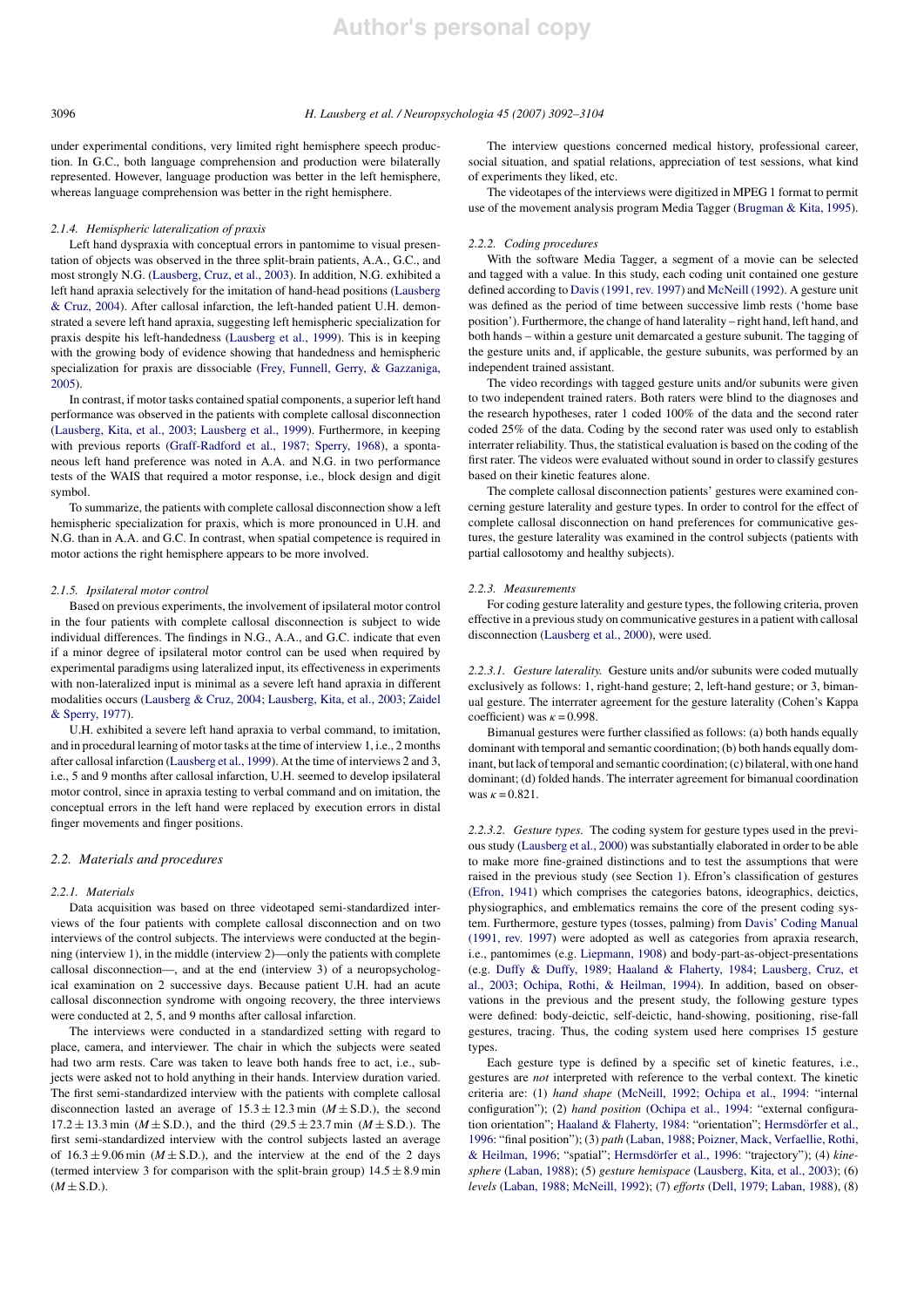*gaze* (Gullberg & Holmquist, 2006); (9) involvement of body parts other than hands.

The 15 gesture types were defined briefly as follows (the extended coding manual that was used for training the rater can be obtained from the first author):

*Deictic/direction*: Finger or hand pointing to a visible or an invisible locus in the external space (Deictic); or indicating a direction (Direction).

*Body-deictic*: Finger or hand pointing to a body part, often accompanied by gaze at the respective body part.

*Self-deictic*: Finger or hand pointing to the sternum or chest, not accompanied by gaze.

*Hand-showing*: Showing one's hand.

*Tracing*: Drawing a path in the air; often the index leads the movement.

*Positioning*: Marking a place or a position in an imaginary space; often in relation to another position (opposition).

*Baton*: Up-down or circular movements with downward accent, often repetitive.

*Tosses*: Short outward/inward or supination/pronation movements of the hand with outward accent; either back (Back-toss) or palm (Palm-toss) of hand leading; can be enlarged to supination/pronation movements of lower arm; often repetitive.

*Physiograph*: Depicting a form (Iconograph) or a manner of movement (Kinetograph). (a) Iconograph: different modes of representation are possible: body-part-as-object/-subject, tracing a form, or shaping a form. (b) Kinetograph: body-part-as-object/-subject form of representation (in contrast to pantomime); depicting the manner of movement of an object/subject; can include directions and traces, but emphasis is clearly on the manner of movement.

*Ideograph*: Depicting abstract concepts, i.e., forms (e.g. a theoretical model), movements (e.g. a trend in society; trying to find a word), traces (e.g. 'path' of the thought patterns), positions (e.g. opinion), directions, and actions (e.g. the sweeping away gesture (Teßendorf, 2005)). The ideographic gestures have less distinct hand shapes and hand positions, and a less precise execution of paths as compared to their 'concrete' counter-parts, i.e., iconographs, kinetographs, etc. Furthermore, ideographs are performed at distinct locations in the gesture space (Ladewig, 2006).

*Pantomime*: Demonstrating an action, often referring to the use of an imagined object (tool use), to an imagined subject or surroundings; mode of representation (Müller, 1998): enacting, i.e., the gesturer him/herself pretends to act (in contrast to kinetograph). The configuration of the gesturer's hand (or other body parts) reflects the shape of the imagined object/subject/surroundings.

*Emblem*: Conventional sign having a specific linguistic translation (e.g. Johnson, Ekman, & Friesen, 1975; Kendon, 1992); in most cases interactive signs, more rarely pictorial signs, such as showing numbers or counting.

*Palming*: Rotation of the palms face up. Interactive sign (e.g. Beels & Ferber, 1989; Davis, 1991; Scheflen, 1973).

*Shrug*: Shoulder shrug. Interactive sign (e.g. Johnson et al., 1975). *Rise-fall*: Single rise of lower arm, then drop. Interactive sign (Lausberg et al., 2000). Rise-fall gestures appear to be 'vestiges' of the palming and shrugs.

The interrater agreement for gesture types was  $\kappa = 0.855$ .

## **3. Results**

#### *3.1. Gesture laterality*

Laterality was examined in three statistical analyses comparing the complete callosal disconnection patients and the two control groups on gesture variables calculated as described below. Mixed ANOVA with between-groups and repeated factors was used in all three analyses.

Table 2 gives for each patient in each interview the number/minute (and in brackets the absolute numbers) of total gestures, i.e., right hand gestures + left hand gestures + bimanual gestures, the number/minute of right hand gestures, the number/minute of left hand gestures, and the number/minute of bimanual gestures.

Table 3 gives the group means and standard deviations of the number/minute of total gestures, the number/minute of right hand gestures, the number/minute of left hand gestures, and the number/minute of bimanual gestures for the patient group with complete callosal disconnection (A.A., G.C., N.G., U.H.) in interviews 1, 2, and 3, and for the two control groups in interviews 1 and 3. Data submitted to statistical analysis consisted of total gestures/minute, gestures/minute for the right hand, left hand, and both hands (a repeated factor with three levels) for each interview (a repeated factor with two levels) and group (the between-groups factor with three levels). There were no statistically significant effects detected in the analysis for any factor or their interactions.

While the patients A.A., N.G., and U.H. consistently performed more communicative gestures with the left hand than with the right, the reverse was the case for patient G.C.

#### Table 2

Number/minute of total gestures (in brackets: absolute numbers of gestures), number/minute of right hand gestures, number/minute of left hand gestures, and number/minute of bimanual gestures for patients A.A., G.C., N.G., and U.H. in interviews 1–3

| Patient | Interview      | Total gestures/minute (absolute)<br>number of gestures) | Right hand<br>gestures/minute | Left hand<br>gestures/minute | Bimanual<br>gestures/minute |
|---------|----------------|---------------------------------------------------------|-------------------------------|------------------------------|-----------------------------|
| A.A.    |                | 3.87(90)                                                | 0.95(22)                      | 2.19(51)                     | 0.73(17)                    |
|         | 2              | 2.97(49)                                                | 0.24(4)                       | 1.69(28)                     | 1.03(17)                    |
|         | 3              | 3.00(48)                                                | 0.63(10)                      | 1(16)                        | 1.38(22)                    |
| G.C.    |                | 1.72(11)                                                | 1.41(9)                       | 0(0)                         | 0.31(2)                     |
|         | $\overline{c}$ | 3.02(108)                                               | 1.54(55)                      | 0.53(19)                     | 0.95(34)                    |
|         | 3              | 2.35(13)                                                | 1.99(11)                      | 0(0)                         | 0.36(2)                     |
| N.G.    |                | 6.65(188)                                               | 1.59(45)                      | 4(113)                       | 1.06(30)                    |
|         | 2              | 4.57(53)                                                | 1.64(19)                      | 2.07(24)                     | 0.86(10)                    |
|         | 3              | 5.51 (326)                                              | 1.72(102)                     | 2.35(139)                    | 1.44(85)                    |
| U.H.    |                | 9.47(32)                                                | 0.3(1)                        | 8.28(28)                     | 0.89(3)                     |
|         | $\mathfrak{2}$ | 11.70(57)                                               | 1.03(5)                       | 2.46(12)                     | 8.21(40)                    |
|         | 3              | 7.86 (292)                                              | 0.46(17)                      | 2.45(91)                     | 4.96 (184)                  |

In comparing the frequency of right gestures/minute with the frequency of left hand gestures/minute, the higher score is marked in bold print.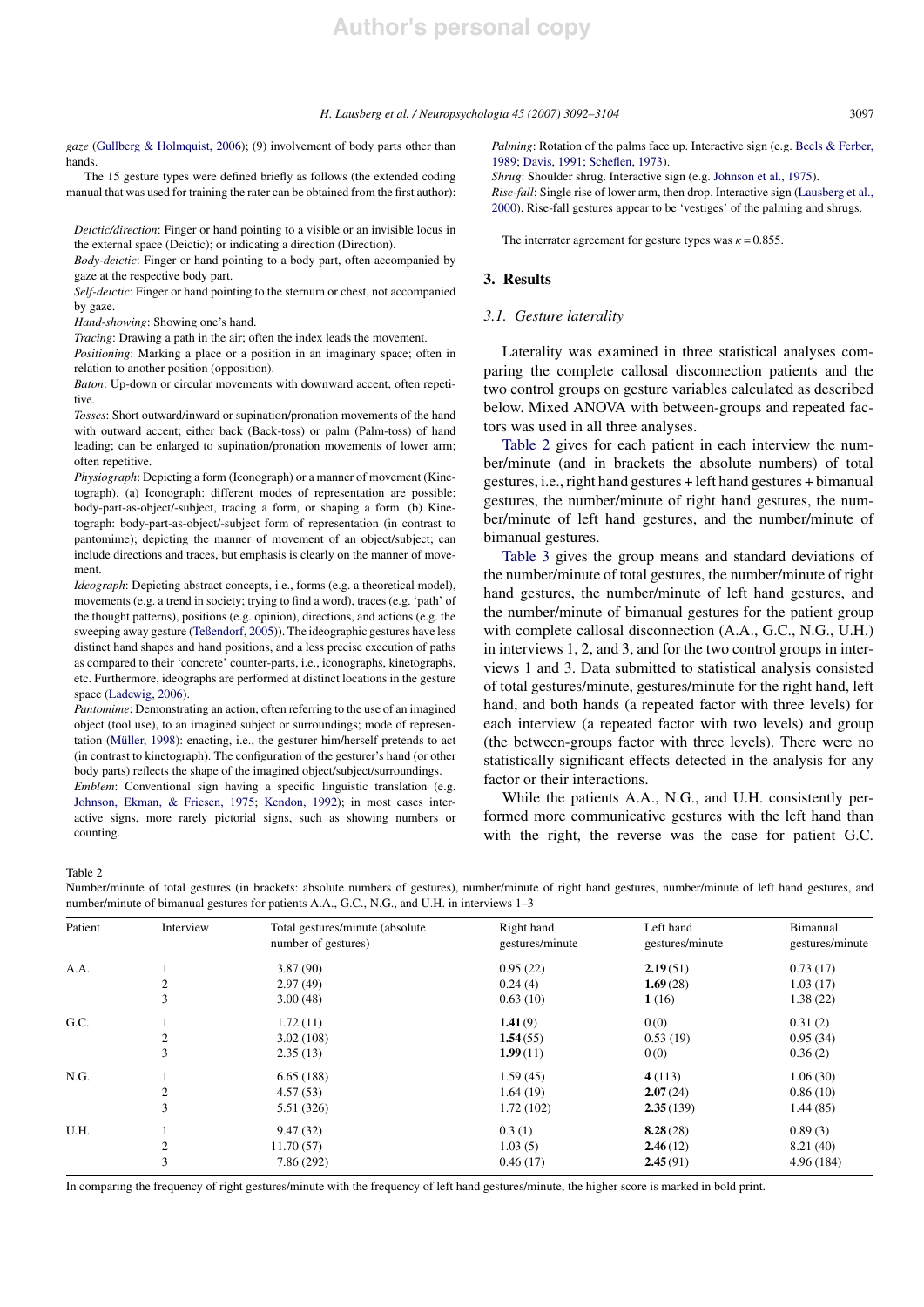#### 3098 *H. Lausberg et al. / Neuropsychologia 45 (2007) 3092–3104*

Table 3

Group means (*M*) and standard deviations (S.D.) for number/minute of total gestures, number/minute of right hand gestures, number/minute of left hand gestures, and number/minute of bimanual gestures for: (a) the patient group with complete callosal disconnection in interviews 1, 2, and 3; (b) the patient group with partial callosotomy in interviews 1 and 3; and (c) the healthy control group in interviews 1 and 3

| Group                                                      | Interview | Total amount of gestures/<br>minute $(M \pm S.D.)$    | Right hand gestures/<br>minute $(M \pm S.D.)$         | Left hand gestures/<br>minute $(M \pm S.D.)$          | Bimanual gestures/<br>minute $(M \pm S.D.)$           |
|------------------------------------------------------------|-----------|-------------------------------------------------------|-------------------------------------------------------|-------------------------------------------------------|-------------------------------------------------------|
| Complete callosal disconnetion<br>(A.A., G.C., N.G., U.H.) |           | $5.43 \pm 3.37$<br>$5.56 \pm 4.16$<br>$4.68 \pm 2.52$ | $1.06 \pm 0.58$<br>$1.11 \pm 0.64$<br>$1.20 \pm 0.77$ | $3.62 \pm 3.51$<br>$1.69 \pm 0.83$<br>$1.45 \pm 1.17$ | $0.75 \pm 0.32$<br>$2.76 \pm 3.63$<br>$2.03 \pm 2.01$ |
| Partial callosal disconnection<br>$(N=5)$                  |           | $5.19 \pm 2.25$<br>$4.40 \pm 2.97$                    | $1.81 \pm 0.97$<br>$1.51 \pm 0.89$                    | $1.73 \pm 0.65$<br>$1.67 \pm 1.31$                    | $1.65 \pm 1.30$<br>$1.22 \pm 1.23$                    |
| Healthy control $(N=10)$                                   |           | $9.65 \pm 2.94$<br>$8.19 \pm 6.22$                    | $2.92 \pm 2.62$<br>$3.28 \pm 3.88$                    | $2.69 \pm 2.71$<br>$1.95 \pm 1.81$                    | $4.04 \pm 2.84$<br>$2.96 \pm 3.07$                    |

The patients' bimanual gestures were characterized by deficient coordination and showed the same features that had been described previously (Lausberg et al., 2000). However, the bimanual gestures were excluded from further evaluation because the hemisphere from which they were generated, i.e., right, left, or both hemispheres, cannot be reliably determined.

In order to compare our data on hand preference for communicative gestures with Kimura's data, we calculated the subjects' asymmetry ratio scores according to Hampson and Kimura (1984), i.e. ([number of right hand gestures/minute − number of left hand gestures/minute]/[number of right hand gestures/minute + number of left hand gestures/minute]). Using these data in a mixed ANOVA with one repeated factor (interview, two levels) and one between-groups factor (three levels), there were no significant effects of interview, group, or their interaction for the asymmetry ratio scores.

Fig. 1 shows the asymmetry ratio scores in the four patients in the three interviews.

While U.H., A.A., and N.G. consistently showed a left hand preference, G.C. consistently displayed a right hand preference (In the interviews 1 and 3, G.C. even produced no left hand gestures).

#### *3.2. Gesture types*

The number of right hand gestures/minute and of left hand gestures/minute were explored separately for the gestures types (Fig. 2a and b).

In all four patients, batons were produced more often with the left hand than with the right hand (Fig. 2a, top left). G.C. produced this gesture type infrequently. Similarly, there was a left-hand preference for tosses in all four patients (Fig. 2a, top right). Furthermore, shrugs were displayed more often with the left shoulder than with the right (Fig. 2a, bottom left). G.C. produced only few shrugs with no side preference. In contrast to the previous types, pantomime gestures were displayed more often with the right hand in all four patients (Fig. 2a, bottom right). In G.C. und U.H., deictics/directional gestures were produced more often with the right hand, whereas N.G. produced them more often with the left hand (Fig. 2b, top left). Further analysis revealed that N.G. consistently used the right hand when pointing to the right and the left hand when pointing to the left. A similar trend as in N.G. was found in U.H., whereas G.C. used his right hand to point to either side. A.A. produced deictics/directional gestures infrequently with no hand preference. For physiographs (Fig. 2b, top right), there was a right hand preference in G.C., N.G., and U.H., whereas for ideographs (Fig. 2b, bottom left), there was a clear left hand preference in N.G. and U.H. Hand-showing occurred more often with the left hand in A.A., N.G., U.H., and with the right hand in G.C (Fig. 2b, bottom right).

For the gesture types body-deictic, emblem, palming, selfdeictic, rise-fall gesture, tracing and positioning, the rate of occurrence was in three subjects 0.1 (number/minute) or less. Therefore, the data are not presented here.

In order to examine if the differences in hand preference (see Section 3.1) between the four patients, especially between G.C. and the other three patients, are related to differences in individual preferences for specific types of gestures, we examined the five most frequently displayed gesture types for each patient (Table 4).

A.A. often displayed one gesture type (emblems) that was not observed frequently in the others, while G.C. used two gesture types (tracing, positioning) not frequently seen in the others.



Fig. 1. Asymmetry ratio scores for the patients N.G., G.C., A.A., and U.H. at the interviews 1, 2, and 3.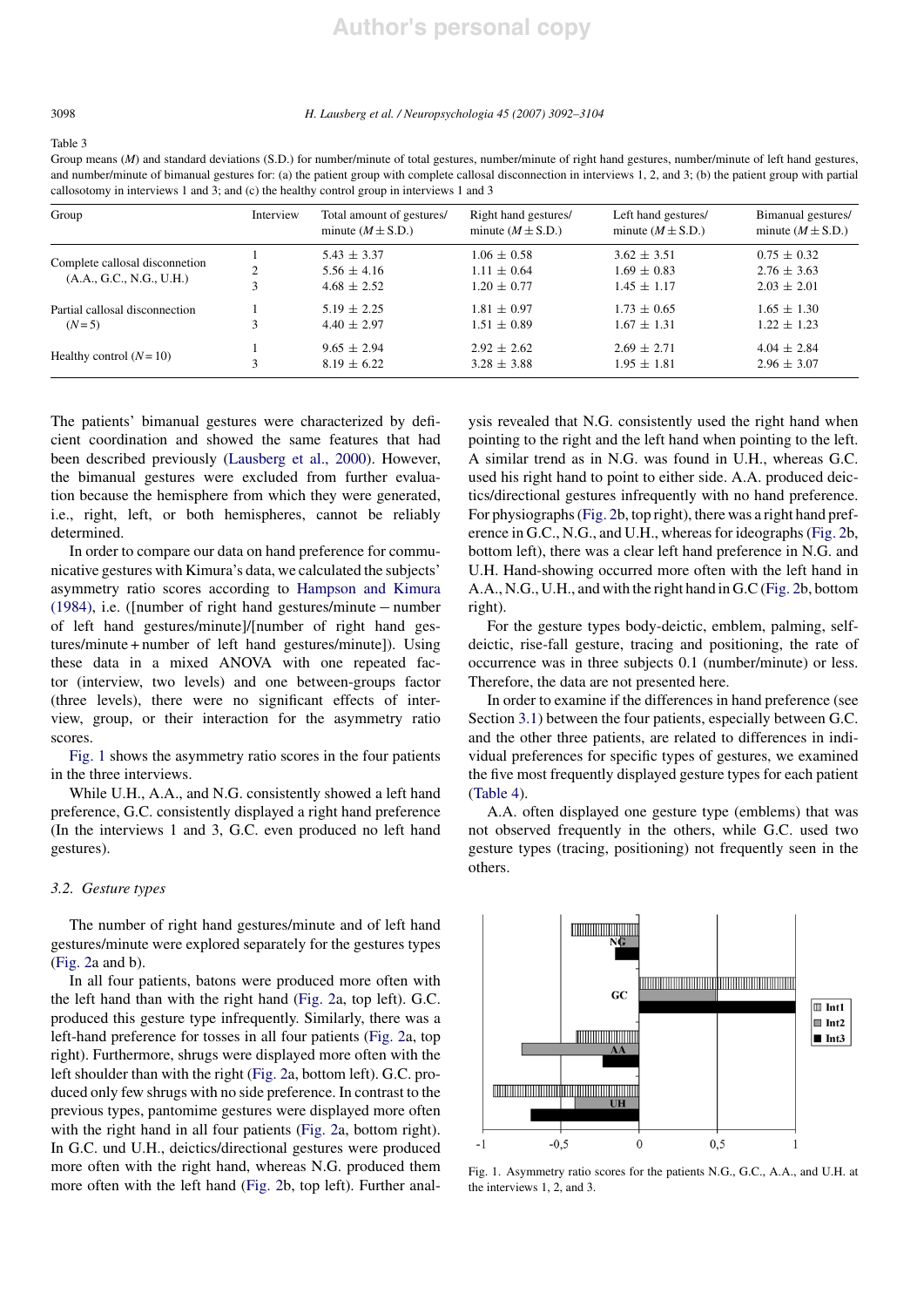

*H. Lausberg et al. / Neuropsychologia 45 (2007) 3092–3104* 3099

 $0.5$ 

 $(a) 0.5$ 

Fig. 2. (a) Batons (top left). Tosses (top right). Shrugs (bottom left). Pantomimes (bottom right): number of unilateral left hand gestures/minute (lh) and unilateral right hand gestures/minute (rh) in patients A.A., G.C., N.G., and U.H. (based on data from three interviews). (b) Deictics/directions (top left). Physiographs (top right). Ideographs (bottom left). Hand-showing (bottom right): number of unilateral left hand gestures/minute (lh) and unilateral right hand gestures/minute (rh) in patients A.A., G.C., N.G., and U.H. (based on data from three interviews).

| Table 4                                                                                                   |
|-----------------------------------------------------------------------------------------------------------|
| The five most frequently displayed gesture types by each patient (in brackets: number of gestures/minute) |

| Patient      | Most frequent<br>(number/minute)       | Second                                                             | Third                                                                                | Fourth                                    | Fifth             |
|--------------|----------------------------------------|--------------------------------------------------------------------|--------------------------------------------------------------------------------------|-------------------------------------------|-------------------|
| A.A          | Hand-showing $(0.50)$                  | <b>Batons</b> (0.39)                                               | Tosses $(0.25)$                                                                      | Emblems $(0.20)$ ;<br>Physiographs (0.20) |                   |
| U.H.         | Shrugs $(2.25)$                        | Ideographics $(0.22)$                                              | Pantomimes $(0.15)$ ; Deictics $(0.15)$ ;<br>Hand-showing $(0.15)$ ; Tosses $(0.15)$ |                                           |                   |
| N.G.<br>G.C. | Deictics $(0.76)$<br>Deictics $(0.36)$ | Ideographics $(0.69)$<br>Tracing $(0.29)$ :<br>Physiographs (0.29) | Shrugs $(0.61)$<br>Hand-showing $(0.15)$ ; Positioning<br>$(0.15)$ ; Tosses $(0.15)$ | Tosses $(0.59)$                           | Pantomimes (0.30) |

Gesture types that occurred only in a single patient among the five most frequent types are marked in bold print.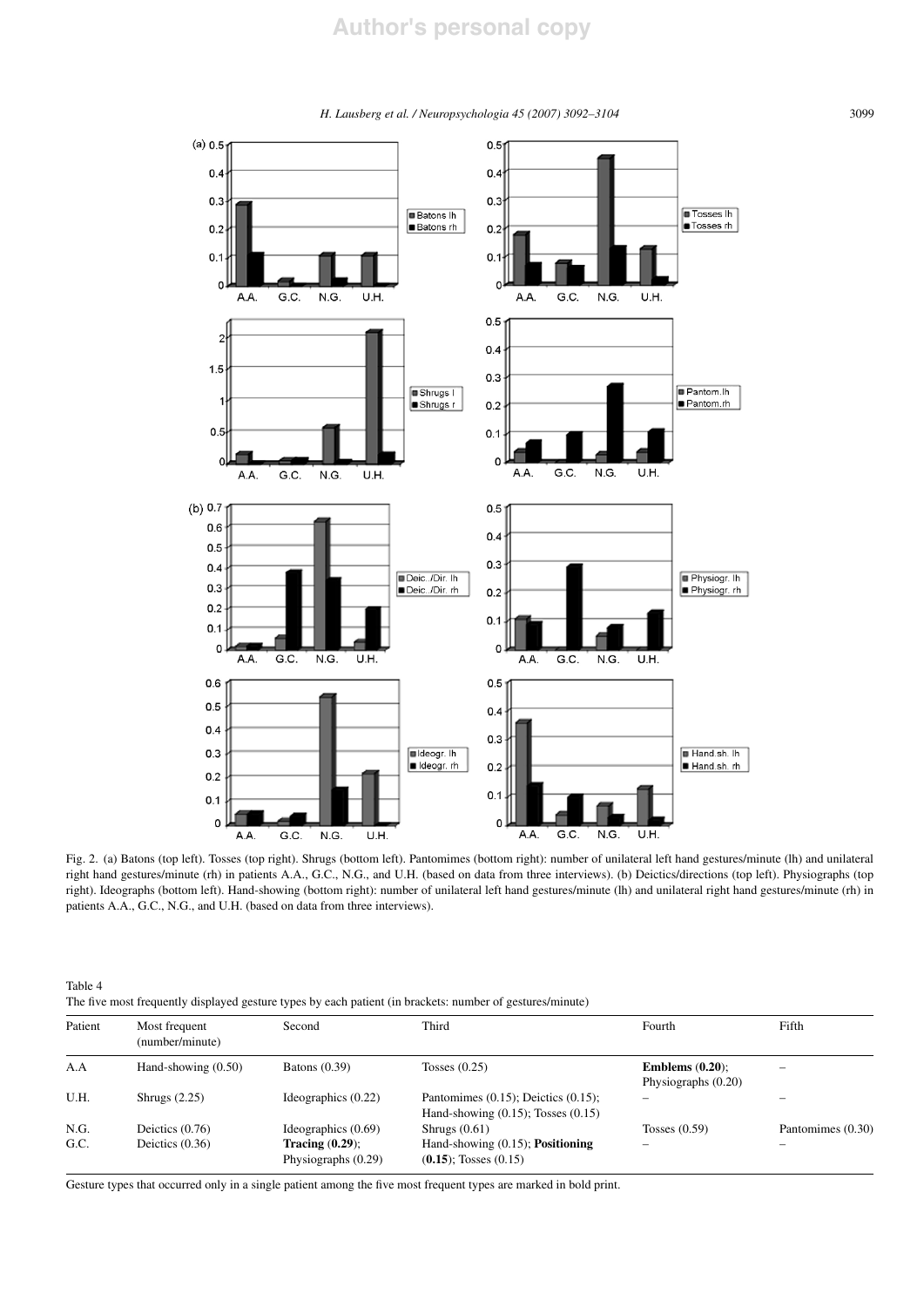3100 *H. Lausberg et al. / Neuropsychologia 45 (2007) 3092–3104*

# **4. Discussion**

# *4.1. Hand preferences for communicative gestures*

Left-hand preference for communicative gestures was found in the three patients with complete callosal disconnection who had left hemisphere language dominance and left hemispheric specialization for praxis, i.e., the two right-handed split-brain patients A.A. and N.G., and the left-handed patient with complete callosal infarction, U.H. Only the right-handed split-brain patient G.C. with presumed bilateral language representation displayed a right-hand preference for communicative gestures.

The left-hand preference in three of the four patients cannot be interpreted as an unusual pattern of hand preferences resulting from callosal disconnection because similar patterns of hand preferences were observed in the two control groups. The four patients with complete callosal disconnection did not differ from those with partial callosotomy and the healthy subjects with respect to number of total communicative gestures per minute, number of right hand gestures per minute, number of left hand gestures per minute, number of bimanual gestures per minute, and asymmetry ratio scores as a measure of hand preference.

According to Kimura's theory, namely that speech and gestures are controlled by a common motor system that in righthanders is located in the left hemisphere, A.A. and N.G. should have displayed a clear right-hand preference because of their left hemispheric speech representation. This was not the case. In fact, A.A. and N.G. demonstrated the opposite, a reliable left-hand preference for communicative gestures. Furthermore, Kimura (1973b) found that left-handers with left hemispheric speech dominance showed equally distributed unilateral right and left hand use in gesticulation. Thus, the left-handed patient U.H., with left hemisphere speech dominance, should have displayed equal use of the right and left hands in gesticulation. Again, this was not seen as he predominantly used his left hand in gesticulation. Further, following Kimura's logic, if ear advantage in dichotic examination was taken as an indicator of speech production, G.C., with his left ear advantage, should have displayed left hand preference for communicative gestures. In fact, he presented with a reliable right hand preference. Alternatively, it may be argued, in favor of Kimura's hypothesis, that G.C. had no right hand agraphia and a mild left hand aphasic agraphia in keeping with greater left hemisphere dominance for language production, which in turn would be compatible with his right hand preference.

Of all the subjects therefore, only G.C.'s pattern of hand preference is compatible with Kimura's prediction that communicative gestures are performed with the hand contralateral to the speech dominant hemisphere. The other three patients did not show the predicted hand preferences.

Should a stance be taken in favor of Kimura's theory, it could be reasoned that the patients with complete callosal disconnection and left hemisphere language dominance did not show the expected pattern of hand preference because they used ipsilateral motor pathways to control their left hand gestures. Some communicative gestures are kinematically simple and could be readily performed with proximal musculature.

Previous experiments suggest that some potential to exert ipsilateral control was only present in A.A., while for U.H., it was only noted in the course of ongoing recovery at the time of interviews 2 and 3. In experiments that explicitly required use of ipsilateral motor control, some meaningful left hand motor actions have been demonstrated by these two patients, but gesture execution was deficient (see Section 1). In fact, in separate testing at the time of the first interview when U.H. gesticulated almost exclusively with the left hand, there was a severe left hand apraxia with no evidence of ipsilateral motor control. Furthermore, the development of ipsilateral motor control in the months following infarction that was observed in the standard apraxia tests was not accompanied by an increase but rather by a decrease of left hand communicative gestures (see Lausberg et al., 1999, 2000). Indeed, U.H.'s potential to exert ipsilateral motor control on the left hand in apraxia tests did not correlate positively with unimanual left hand use for spontaneous communicative gestures. In addition, the literature provides no evidence that under free hand choice conditions, split-brain patients spontaneously make use of the weaker ipsilateral pathways to control motor actions.

Although it is likely that the four patients preferentially used the more efficient contralateral motor pathways during the interviews, it could be argued that they were prompted to use the left hand by some internal motivation to execute a gesture that was conceptualized in the left hemisphere. In healthy subjects, the use of the left hand can be semantically motivated (Lausberg & Kita, 2003), or it can be forced when the right hand is occupied. In our study, the latter condition was precluded by the study design, and no semantic determination of left hand use was observed during the interviews.

Another possibility that could be retained in favor of Kimura's theory is that callosotomy patients use compensatory crosscueing strategies, as they do for ipsilateral motor control. However, this is unlikely since the choice of hand was free, and a physical or semantic reason to use the left hand was not evident.

In contrast, a strong argument for contralateral control of the left hand is that split-brain patients preferentially used the left hand to display specific gesture types while they preferred the right hand for other types of gestures (see below). In other words, if in the present study the patients' left hemispheres had controlled the left hands via ipsilateral motor pathways, the communicative gesture types would have been conceptually comparable for both hands. This was not the case.

To summarize, in addition to the fact that the potential to exert ipsilateral motor control is subject to wide individual differences, its use seems unlikely under free hand choice conditions. The same applies to cross-cueing strategies. In addition, left hand gestures differ conceptually from right hand gestures. Therefore, it is justified to attribute the spontaneous left hand communicative gestures in the patients with complete callosal disconnection to right hemisphere function.

Thus, we did not find support for Kimura's proposition that right handers prefer the right hand for communicative gestures because they have left hemisphere speech representation. However, speech production involves both the linguistic aspects of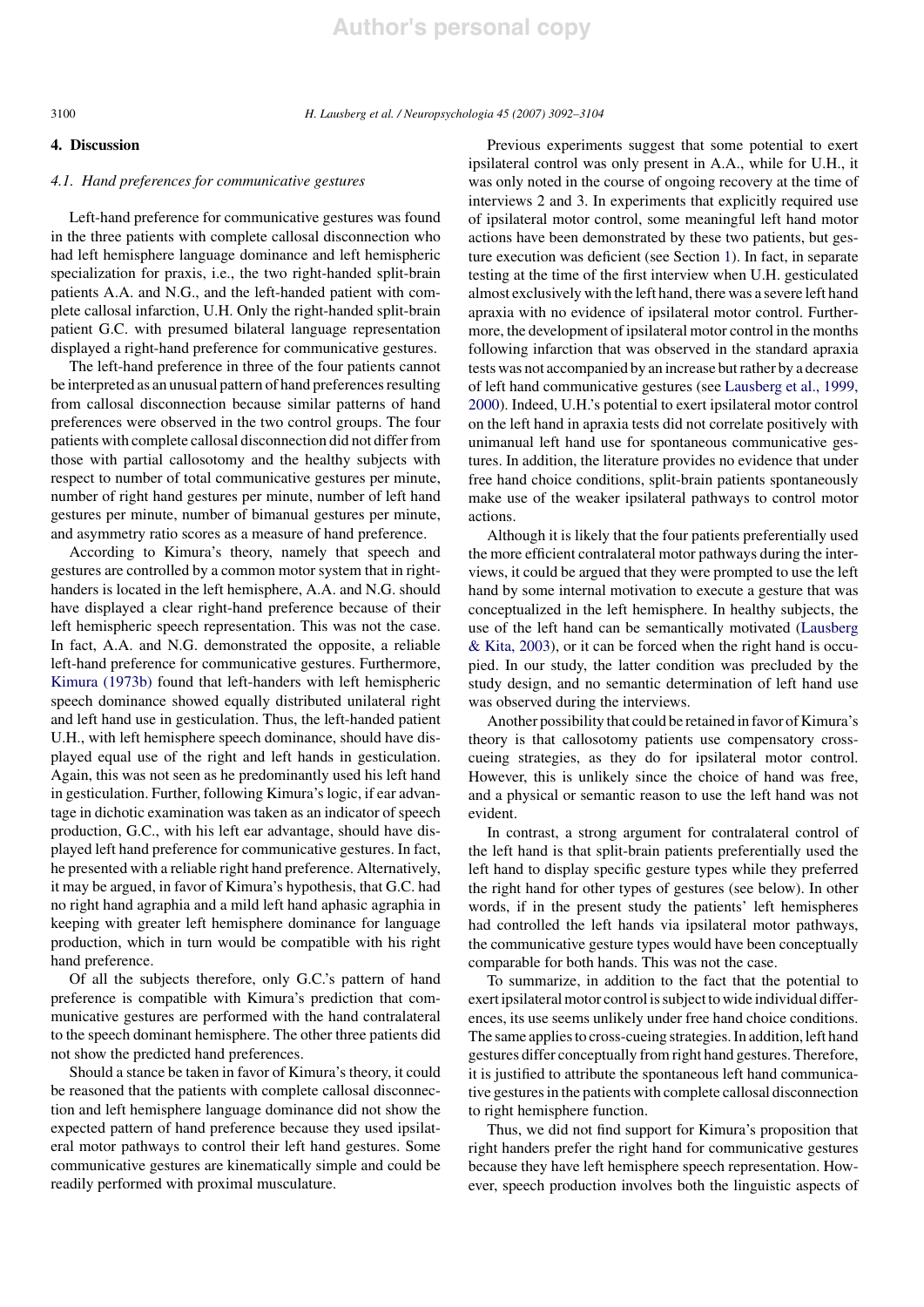speech, such as semantics, phonology, and syntax that are lateralized to the left hemisphere, and non-linguistic aspects, such as prosody that are lateralized to the right hemisphere. Thus, in partial support of Kimura's hypothesis, our data are compatible with the view that gesture production involves a bilateral system that parallels the bilateral system for speech production. Thus, the links between gesture and speech may be more complex than Kimura thought, but might still exist. Furthermore, our results are in line with Kimura's statement (1973a,b) that hand-preference for communicative gestures cannot be primarily explained by 'handedness'. In the present study, the right-handed patients A.A. and N.G. reliably preferred the left hand for gesturing.

# *4.2. Right hemispheric contribution to communicative gesture production*

The left hand preference for communicative gestures manifested by A.A., N.G., and U.H. stands in striking contrast to their left hand apraxia in the execution of verbal and motor tasks (see Section 2.1.4). This suggests that the production of spontaneous communicative gestures draws on resources other than those serving praxis.Rapcsak, Ochipa, Beeson, and Rubens (1993) provide an interesting hypothesis as to why the patients with complete callosal disconnection might be able to use their left hand for spontaneous communicative gestures (and actual object use), but not for executing motor tasks such as pantomime or imitation on command (Lausberg & Cruz, 2004; Lausberg, Cruz, et al., 2003; Lausberg, Kita, et al., 2003). Based on their comparisons of patients with left or right hemisphere damage, Rapcsak et al. suggested a strong bias of the right hemisphere toward 'concrete', context-dependent, familiar, well-established action routines. In turn, control of the left hand in 'abstract' tasks or context-independent performance would be critically dependent on a transcallosal contribution from the left hemisphere. In this view, the isolated right hemisphere might be able to perform left hand communicative gestures despite left hand apraxia because some communicative gestures represent over-learned motor patterns.

In the present study, however, the patients with complete callosal disconnection preferentially displayed batons, tosses, and shrugs with the left hand/shoulder, while they preferred the right hand for pantomimes and physiographs. We consider this as evidence of conceptual specificity of the left and right hand communicative gestures. Thus, left hand communicative gestures consist not only of over-learned patterns in the right hemisphere but also they are related to specific right hemispheric processes.

The left hand preference for batons, tosses, and shrugs is in line with our original hypothesis that split-brain patients prefer the left hand for these gesture types and supports the previous findings in healthy subjects and in the patients U.H., N.G. (and L.B.). As both gesture types, batons and tosses, are rhythmic gestures, it can be hypothesized that their production is associated with a right hemispheric specialization for the production of emotional prosody and a contribution to prosodic fundamental frequency (e.g., Schirmer, Alter, Kotz, & Friederici, 2001). Furthermore, the left side preference for shrugs, which are interactive signs with an emotional connotation (Johnson et al., 1975), is compatible with the right hemisphere superiority for emotional expression (Blonder, Bowers, & Heilman, 1991; Blonder, Burns, Bowers, Moore, & Heilman, 1993; Blonder et al., 1995; Fernandez-Carriba, Loeches, Morcillo, & Hopkins, 2002; Lausberg et al., 2000; Moscovitch & Olds, 1982; Ross & Mesulam, 1979) and for recognition of non-verbal emotional expression (Benowitz et al., 1983; Bowers, Blonder, Feinberg, & Heilman, 1991).

In contrast to the above gesture types, the four patients clearly preferred the right hand for pantomime gestures during the interviews. This finding matches the results of a previous study in which A.A., N.G., and G.C. displayed a left hand apraxia when pantomiming on command to visual presentation of objects (Lausberg, Cruz, et al., 2003) while the right hand pantomimes were correct. This indicates left hemispheric specialization for pantomiming, with no difference if the pantomimes were performed on command or if they occurred spontaneously in a communicative context. This left hemispheric specialization for pantomimes in callosal disconnection is in keeping with lesion studies demonstrating that patients with left hemisphere damage are more impaired in pantomiming object use on command than right hemisphere damaged patients (De Renzi, Faglioni, & Sorgato, 1982; Hartmann, Goldenberg, Daumueller, & Hermsdoerfer, 2005; Liepmann & Maas, 1907). In addition, recent fMRI (Choi et al., 2001; Lausberg et al., submitted for publication; Moll et al., 2000; Ohgami, Matsuo, Uchida, & Nakai, 2004) and PET-studies (Rumiati et al., 2004) demonstrate that independently of whether the right or left hand is used, pantomime is accompanied by left hemisphere activation.

In G.C. und U.H., deictics/directional gestures were produced more often with the right hand than with the left hand. This finding is in line with our hypothesis that the split-brain patients display a right hand preference for deictics. However, while A.A. produced only very few deictics, N.G. produced them more often with the left hand than with the right. It is noteworthy that N.G. consistently used the right hand when she pointed to the right, and the left hand when she pointed to the left, while the right-handed population in general prefers the right hand for deictics independently of the location they point to (Wilkins & de Ruiter, 1999). N.G.'s behavior seems to be associated with neglect of left personal space in right-handed gestural demonstrations (Lausberg, Kita, et al., 2003). Thus, N.G.'s right hand confinement to right personal space that was found in the previous experiment is also observed in the context of spontaneous communication, i.e., her right hand seems unable to point to the left space. Consequently, the left hand takes over this function.

For physiographs, there was a trend toward right-hand preference, while for ideographs a tendency to prefer the left hand was observed. These trends are in keeping with our original hypothesis that the split-brain patients display a right hand preference for physiographs and a left hand preference for ideographs.

However, further research is needed here to establish the potential difference between these two gesture types.

Concerning the individual preferences for certain gesture types, it is noteworthy that G.C. displays very infrequently all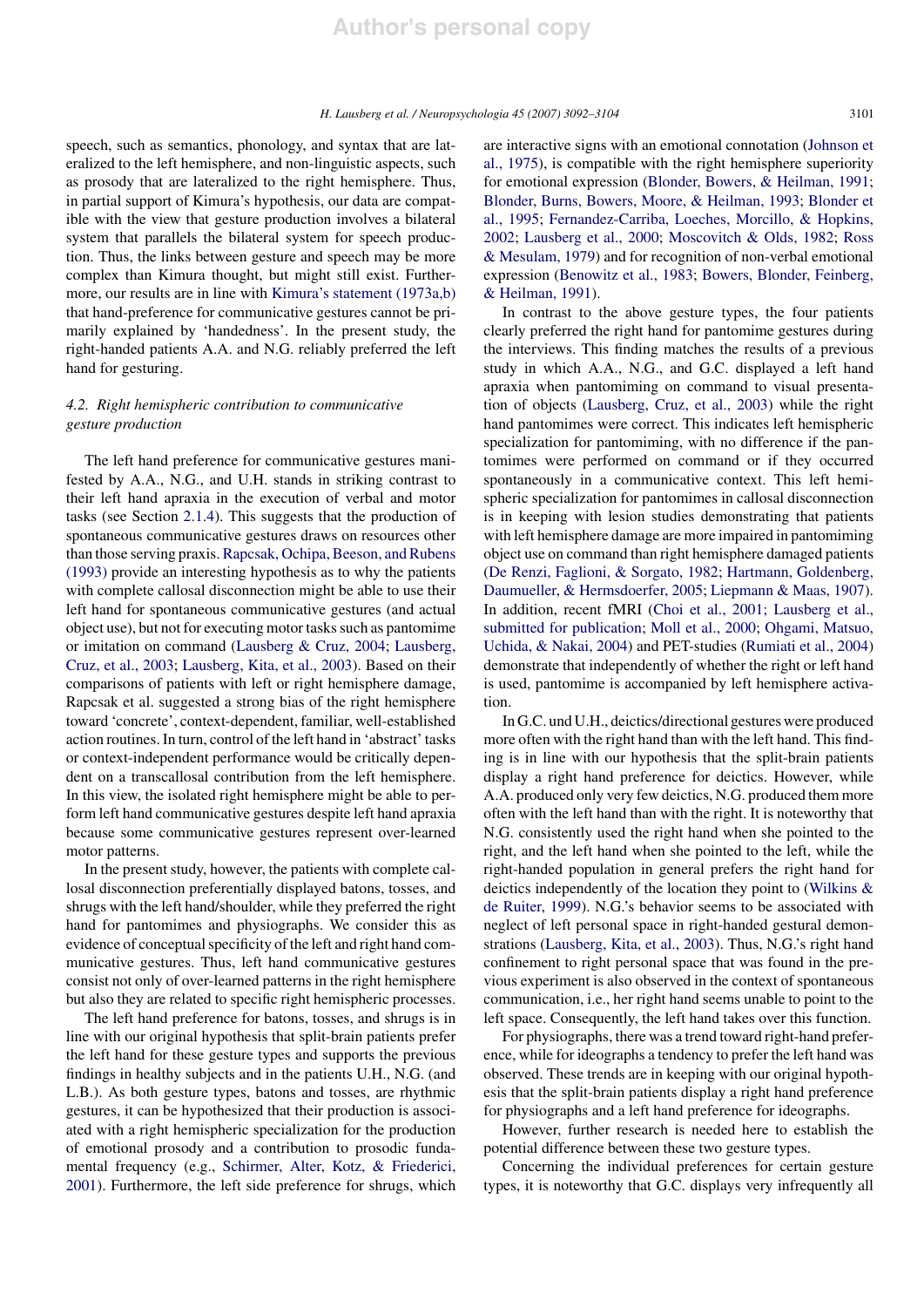3102 *H. Lausberg et al. / Neuropsychologia 45 (2007) 3092–3104*

gesture types for which there is an overall left-hand preference in the patient group (batons, tosses, shrugs, and as a trend ideographs), i.e., not among his five most frequent types (except for tosses). In contrast, the other three patients prefer exactly these gesture types. G.C.'s "neglect" of batons, tosses, shrugs and ideographs may be related to the fact that he almost exclusively used the right hand for gesticulation and that the left hemisphere, which controls the right hand, is not specialized for the production of rhythmic and emotional gestures. Alternatively, G.C.'s right hand preference could merely reflect the fact that he prefers gesture types such as deictics or physiographs, which are predominantly generated in the left hemisphere. Thus, the difference between GC and the other three patients does not necessarily reside in the hand/hemisphere used to gesture, but could be related to the types of gestures they choose to make. Both interpretations are compatible with the fact that G.C. often displays the gesture types 'tracing' and 'positioning' which occur very infrequently in the other three patients (i.e., not among the five most frequently displayed gesture types). There appears to be a definite relation between the split-brain patients' overall hand preference for communicative gestures and the kind of gesture types they display but further research is needed to determine the direction(s) of influence between these two factors.

### *4.3. Conclusion*

We do not dispute the possibility that a common motor control system for gesture and speech exists. However, our data are not compatible with the overly simplistic view that speech production is exclusively a left hemisphere function, so that right handers prefer the right hand for communicative gestures because they have left hemisphere speech representation. There is ample evidence indicating that the split-brain patients' left hand gestures are generated in the isolated right hemisphere. Thus, the links between gesture and speech may be more complex than Kimura thought in the sense that gesture production involves a bilateral system that partially parallels the bilateral system for speech production.

Furthermore, our data suggest that gestures can be generated independently of left hemisphere language production processes. Therefore, the results cast doubt on psycholinguistic theories that propose that communicative gesture production and left hemispheric language production are necessarily intertwined. The present findings support Feyereisen's proposition (1987) that gesture and language production are separate processes. The distinct hand preferences we observed for specific gesture types demonstrate a conceptual specificity of the left and right hand gestures, and they suggest that the production of left hand gestures reflects specialized right hemispheric non-linguistic functions, such as prosody or emotion.

The existence of independent language and gesture production systems and the association of specific communicative gestures with specific cognitive and emotional processes is theoretically interesting and has important implications for the rehabilitation of subjects with unilateral brain damage and subsequent communicative impairment.

#### **Acknowledgements**

This study was supported by the German Research Association grants LA 1249, and by the Language and Cognition Group of the Max Planck Institute for Psycholinguistics. In particular, we wish to thank Monique Lindeman, Sedinha Tessendorf, and Janina Beins for the tagging and coding of the extensive video material. Further, we wish to thank the patients and the controls for the participation in the study, and an anonymous reviewer for his/her valuable comments on the previous version of this paper.

#### **References**

- Akelaitis, A. J. (1945). Studies on the corpus callosum. IV. Diagonistic dyspraxia in epileptics following partial and complete section of the corpus callosum. *American Journal of Psychiatry*, *101*, 594–599.
- Beels, C. C., & Ferber, J. (1989). Context analysis of a family therapy session. In *Paper presented at the annual conference of the American orthopsychiatry association*.
- Benowitz, L. I., Bear, D. M., Rosenthal, R., Mesulam, M. M., Zaidel, E., & Sperry, R. W. (1983). Hemispheric specialization in nonverbal communication. *Cortex*, *19*, 5–11.
- Bernardis, P., & Gentilucci, M. (2006). Speech and gesture share the same communication system. *Neuropsychologia*, *44*, 178–190.
- Blonder, L. X., Bowers, D., & Heilman, K. M. (1991). The role of the right hemisphere in emotional communication. *Brain*, *114*, 1115–1127.
- Blonder, L. X., Burns, A. F., Bowers, D., Moore, R. W., & Heilman, K. M. (1993). Right hemisphere facial expressivity during natural conversation. *Brain and Cognition*, *21*(1), 44–56.
- Blonder, L. X., Burns, A. F., Bowers, D.,Moore, R.W., & Heilman, K.M. (1995). Spontaneous gestures following right hemisphere infarct.*Neuropsychologia*, *33*, 203–213.
- Bogen, J. E. (1969). The other side of the brain. I. Dysgraphia and dyscopia following cerebral commissurotomy. *Bulletin of the Los Angeles Neurological Societies*, *34*, 73–105.
- Bogen, J. E. (1993). The callosal syndromes. In K. M. Heilman & E. Valenstein (Eds.), *Clinical neuropsychology* (pp. 337–408). New York, Oxford: Oxford University Press.
- Bogen, J. E. (2000). Split-brain basics: Relevance for the concept of one's other mind. *The Journal of the American Academy of Psychoanalysis*, *28*, 341–369.
- Bogen, J. E., Schultz, D. H., & Vogel, P. J. (1988). Completeness of callosotomy shown by magnetic resonance imaging in the long term. *Archives of Neurology*, *45*, 1203–1205.
- Bowers, D., Blonder, L. X., Feinberg, T., & Heilman, K. M. (1991). Differential impact of right and left hemisphere lesions on facial emotion and object imagery. *Brain*, *114*, 2593–2609.
- Brugman, H., & Kita, S. (1995). Impact of digital video technology on transcription: a case of spontaneous gesture transcription. *Ars Semiotica*, *18*, 95–112.
- Butterworth, B., & Hadar, U. (1989). Gesture, speech, and computational stages: A reply to McNeill. *Psychological Review*, *96*, 168–174.
- Choi, S. H., Na, D. L., Kang, E., Lee, K. M., Lee, S.W., & Na, D. G. (2001). Functional magnetic resonance imaging during pantomiming tool-use gestures. *Experimental Brain Research*, *139*, 311–317.
- Corballis, M. C. (2002). From hand to mouth: Gesture, speech, and the evolution of right-handedness. *Behavioral and Brain Sciences*, *26*, 199– 208.
- Crovitz, H. F., & Zener, K. (1962). A group test for assessing hand-and-eye dominance. *American Journal of Psychology*, *75*, 271–276.
- Dalby, J. T., Gibson, D., Grossi, V., & Schneider, R. D. (1980). Lateralized hand gesture during speech. *Journal of Motor Behaviour*, *12*, 292–297.
- Davis, M. (1991, rev. 1997). *Guide to movement analysis methods*. Behavioral Measurement Database Services, P.O. Box 110287, Pittsburgh, PA, USA.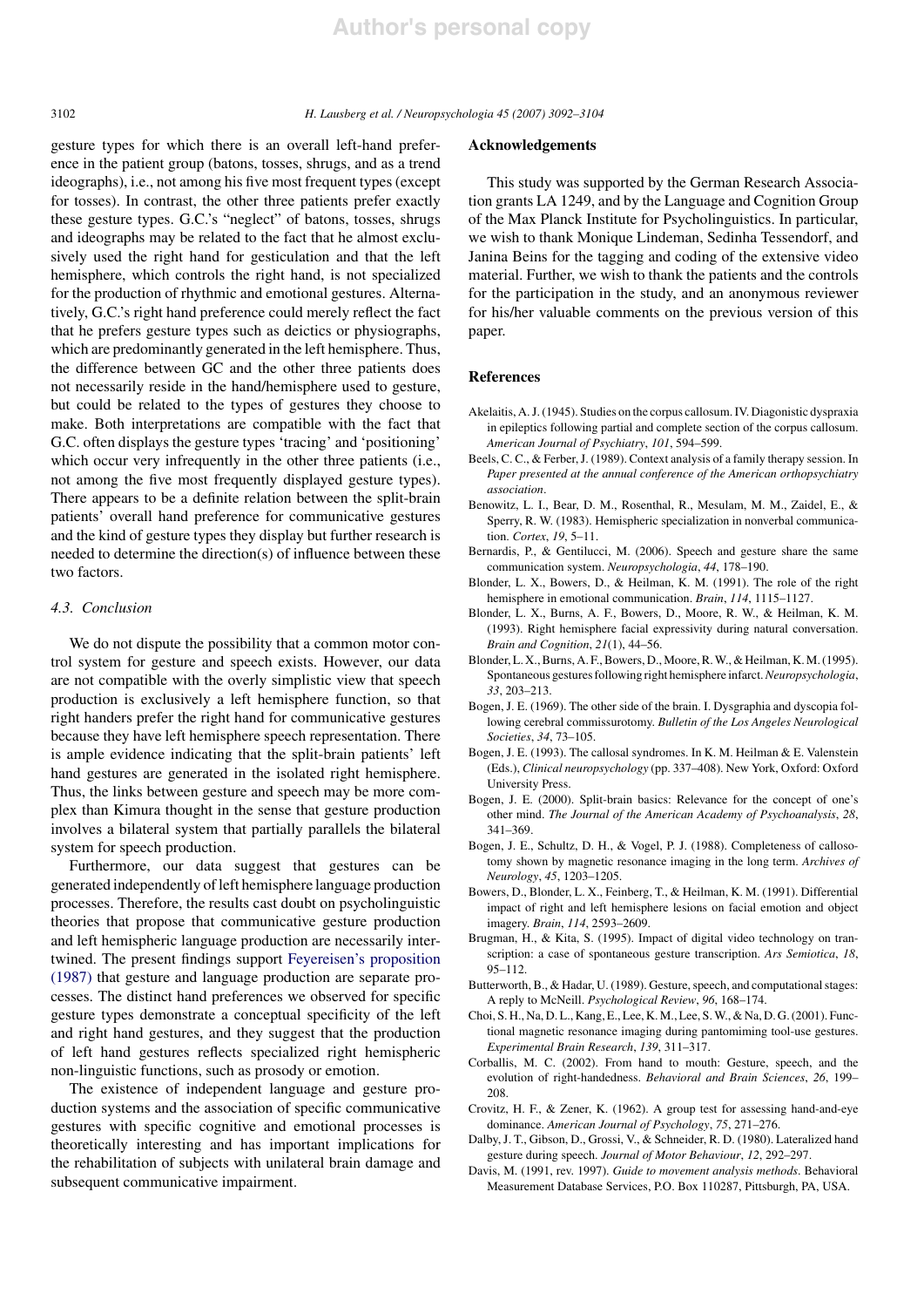*H. Lausberg et al. / Neuropsychologia 45 (2007) 3092–3104* 3103

- De Renzi, E., Faglioni, P., & Sorgato, P. (1982). Modality-specific and supramodal mechanisms of apraxia. *Brain*, *105*, 301–312.
- de Ruiter, J. P. (2000). The production of speech and gesture. In D. McNeill (Ed.), *Language and gesture* (pp. 284–311). Cambridge: Cambridge University Press.
- Dell, C. (1979). *A primer for movement description using effort-shape and supplementary concepts*. New York: Dance Notation Bureau Press.
- Duffy, R. J., & Duffy, J. R. (1989). An investigation of body part as object (BPO) responses in normal and brain-damaged adults. *Brain and Cognition*, *10*, 220–236.
- Efron, D. (1941). *Gesture and culture*. The Hague: Mouton.
- Fernandez-Carriba, S., Loeches, A., Morcillo, A., & Hopkins, W. D. (2002). Asymmetry in facial expression of emotions by chimpanzees. *Neuropsychologia*, *40*, 1523–1533.
- Feyereisen, P. (1987). Gestures and speech, interactions and separations: A reply to McNeill (1985). *Psychological Review*, *94*, 493–498.
- Foundas, A. L., Macauley, B. L., Raymer, A. M., Mahler, L. M., Heilman, K. M., & Rothi, L. J. G. (1995). Gesture laterality in aphasic and apraxic stroke patients. *Brain and Cognition*, *29*, 204–213.
- Garber, P., & Goldin-Meadow, S. (2002). Gesture offers insight into problemsolving in adults and children. *Cognitive Science*, *26*, 817–831.
- Gazzaniga, M. S. (1983). Right hemisphere language following brain bisection. *American Psychologist*, 525–537.
- Gazzaniga, M. S., Bogen, J. E., & Sperry, R. W. (1967). Dyspraxia following division of the cerebral commissures. *Archives of Neurology*, *16*, 606–612.
- Gentilucci, M., Bernardis, P., Crisi, G., & Volta, R. D. (2006). Repetitive transcranial magnetic stimulation of Broca's area affects verbal responses to gesture observation. *Journal of Cognitive Neuroscience*, *18*(7), 1058–1074.
- Gentilucci, M., Stefanini, S., Roy, A. C., & Santunione, P. (2004). Action observation and speech production: Study on children and adults. *Neuropsychologia*, *42*, 1554–1567.
- Geschwind, D. H., Iacoboni, M., Mega, M. S., Zaidel, D. W., Cloughesy, T., & Zaidel, E. (1995). Alien hand syndrome: Interhemispheric motor disconnection due to a lesion in the midbody of the corpus callosum. *Neurology*, *45*, 802–808.
- Goldin-Meadow, S., Alibali, M. W., & Church, R. B. (1993). Transitions in concept acquisition: Using the hand to read the mind. *Psychological Review*, *100*(2), 279–297.
- Graff-Radford, N. R., Welsh, K., & Godersky, J. (1987). Callosal apraxia. *Neurology*, *37*, 100–105.
- Gullberg, M., & Holmquist, K. (2006). What speakers do and what addresses look at—Visual attention to gestures in human interaction live and on video. *Pragmatics & Cognition*, *14*(1), 53–82.
- Haaland, K. Y., & Flaherty, D. (1984). The different types of limb apraxia errors made by patients with left vs. right hemisphere damage.*Brain and Cognition*, *3*, 370–384.
- Hampson, E., & Kimura, D. (1984). Hand movement asymmetries during verbal and nonverbal tasks. *Canadian Journal of Psychology*, *38*, 102–125.
- Hartmann, K., Goldenberg, G., Daumueller, M., & Hermsdoerfer, J. (2005). It takes the whole brain to make a cup of coffee: The neuropsychology of naturalistic actions involving technical devices. *Neuropsychologia*, *43*, 625–637.
- Hermsdörfer, J., Mai, N., Spatt, J., Marquardt, C., Veltkamp, R., & Goldenberg, G. (1996). Kinematic analysis of movement imitation in apraxia. *Brain*, *119*, 1575–1586.
- Johnson, H. G., Ekman, P., & Friesen, W. V. (1975). Communicative body movements: American emblems. *Semiotica*, *15*, 335–353.
- Frey, S. H., Funnell, M. G., Gerry, V. E., & Gazzaniga, M. S. (2005). A dissociation between the representation of tool-use skills and hand dominance: insights from left- and right-handed callosotomy patients. *Journal of Cognitive Neuroscience*, *17*(2), 262–272.
- Kendon, A. (1992). Some recent work from Italy on quotable gestures ('emblems'). *Journal of Linguistic Anthropology*, *2*(1), 77–93.
- Kimura, D. (1973a). Manual activity during speaking. I. Right-handers. *Neuropsychologia*, *11*, 45–50.
- Kimura, D. (1973b). Manual activity during speaking. II. Left-handers. *Neuropsychologia*, *11*, 51–55.
- Laban, R. (1988). *The mastery of movement*. Worcester: Billing & Sons Ltd..
- Ladewig, S. (2006). *Die Kurbelgeste—Konventionalisierte Markierung einer kommunikativen Aktivität*. Unpublished master thesis. Berlin: Free University.
- Lausberg, H., & Cruz, R. F. (2004). Hemispheric specialisation in the imitation of hand positions and finger configurations. A controlled study in split-brain patients. *Neuropsychologia*, *42*, 320–334.
- Lausberg, H., Cruz, R. F., Kita, S., Zaidel, E., & Ptito, A. (2003). Pantomime to visual presentation of objects: Left hand dyspraxia in patients with complete callosotomy. *Brain*, *126*, 343–360.
- Lausberg, H., Davis, M., & Rothenhäusler, A. (2000). Hemispheric specialization in spontaneous gesticulation in a patient with callosal disconnection. *Neuropsychologia*, *38*, 1654–1663.
- Lausberg, H., Göttert, R., Münßinger, U., Boegner, F., & Marx, P. (1999). Callosal disconnection syndrome in a left-handed patient due to infarction of the total length of the corpus callosum. *Neuropsychologia*, *37*, 253– 265.
- Lausberg, H., Heekeren, H., Kazzer, P., & Wartenburger, I. (submitted for publication). *Pantomime of tool use to visual presentation of tools and demonstration of tool use with tool in hand: A fMRI study*.
- Lausberg, H., & Kita, S. (2003). The content of the message influences the hand choice in communicative gestures and in gesturing without speaking. *Brain and Language*, *86*, 57–69.
- Lausberg, H., Kita, S., Zaidel, E., & Ptito, A. (2003). Split-brain patients neglect left personal space during right-handed gestures. *Neuropsychologia*, *41*, 1317–1329.
- Lavergne, J., & Kimura, D. (1987). Hand movement asymmetry during speech: No effect of speaking topic. *Neuropsychologia*, *25*, 689–693.
- Liepmann, H. (1908). *Drei Aufs ¨atze aus dem Apraxiegebiet*. Berlin: Karger.
- Liepmann, H., & Maas, O. (1907). Fall von linksseitiger Agraphie und Apraxie bei rechtsseitiger Lähmung. Journal für Psychologie und Neurologie, X, 214–227.
- Lomas, J., & Kimura, D. (1976). Intrahemispheric interaction between speaking and sequential manual activity. *Neuropsychologia*, *14*, 23–33.
- McNeill, D. (1992). *Hand and mind. What gestures reveal about thought*. Chicago: University of Chicago.
- McNeill, D., & Pedelty, L. L. (1995). Right brain and gesture. In K. Emmorey & J. Reilty (Eds.), *Language, gesture, and space* (pp. 63–85). Hillsdale, NJ (USA): Lawrence Erlbaum Associates.
- Meister, I. G., Boroojerdi, B., Foltys, H., Sparing, R., Huber, W., & Toepper, R. (2003). Motor cortex hand area and speech: Implications for the development of language. *Neuropsychologia*, *41*, 401–406.
- Milner, B., & Taylor, L. (1972). Right-hemisphere superiority in tactile pattern-recognition after cerebral commissurotomy: Evidence for non-verbal memory. *Neuropsychologia*, *10*, 1–15.
- Moll, J. D., de Oliveira-Souza, R., Passman, L. J., Cimini Cunha, F., Souza-Lima, F., & Andreiuolo, P. A. (2000). Functional MRI correlates of real and imagined tool-use pantomimes. *Neurology*, *54*, 1331–1336.
- Moscovitch, M., & Olds, J. (1982). Asymmetries in spontaneous facial expressions and their possible relation to hemispheric specialization. *Neuropsychologia*, *20*, 71–81.
- Müller, C. (1998). Redebegleitende Gesten-Kulturgeschichte, Theorie *Sprachvergleich*. Berlin: Arno Spitz.
- Nebes, R.D. (1971). *Investigations on lateralization of function in the disconnected hemiphseres of man*. Unpublished doctoral dissertation. Division of Biology, California Institute of Technology.
- Nebes, R. D., & Sperry, R. W. (1971). Hemispheric disconnection syndrome with cerebral birth injury in the dominant arm area. *Neuropsychologia*, *9*, 247–259.
- Nichelli, P. (1999). Visuospatial and imagery disorders. In G. Denes & L. Pizzamiglio (Eds.), *Handbook of clinical and experimental neuropsychology* (pp. 453–478). Hove, East Sussex: Psychology Press.
- Ochipa, C., Rothi, L. J. G., & Heilman, K. M. (1994). Conduction apraxia. *Journal of Neurology, Neurosurgery, and Psychiatry*, *57*, 1241–1244.
- Ohgami, Y., Matsuo, K., Uchida, N., & Nakai, T. (2004). An fMRI study of tool-use gestures: Body part as object and pantomime. *Cognitive Science and Neuropsychology*, *15*(12), 1903–1906.
- Oldfield, R. C. (1971). The assessment and analysis of handedness: The Edinburgh inventory. *Neuropsychologia*, *64*, 236–247.